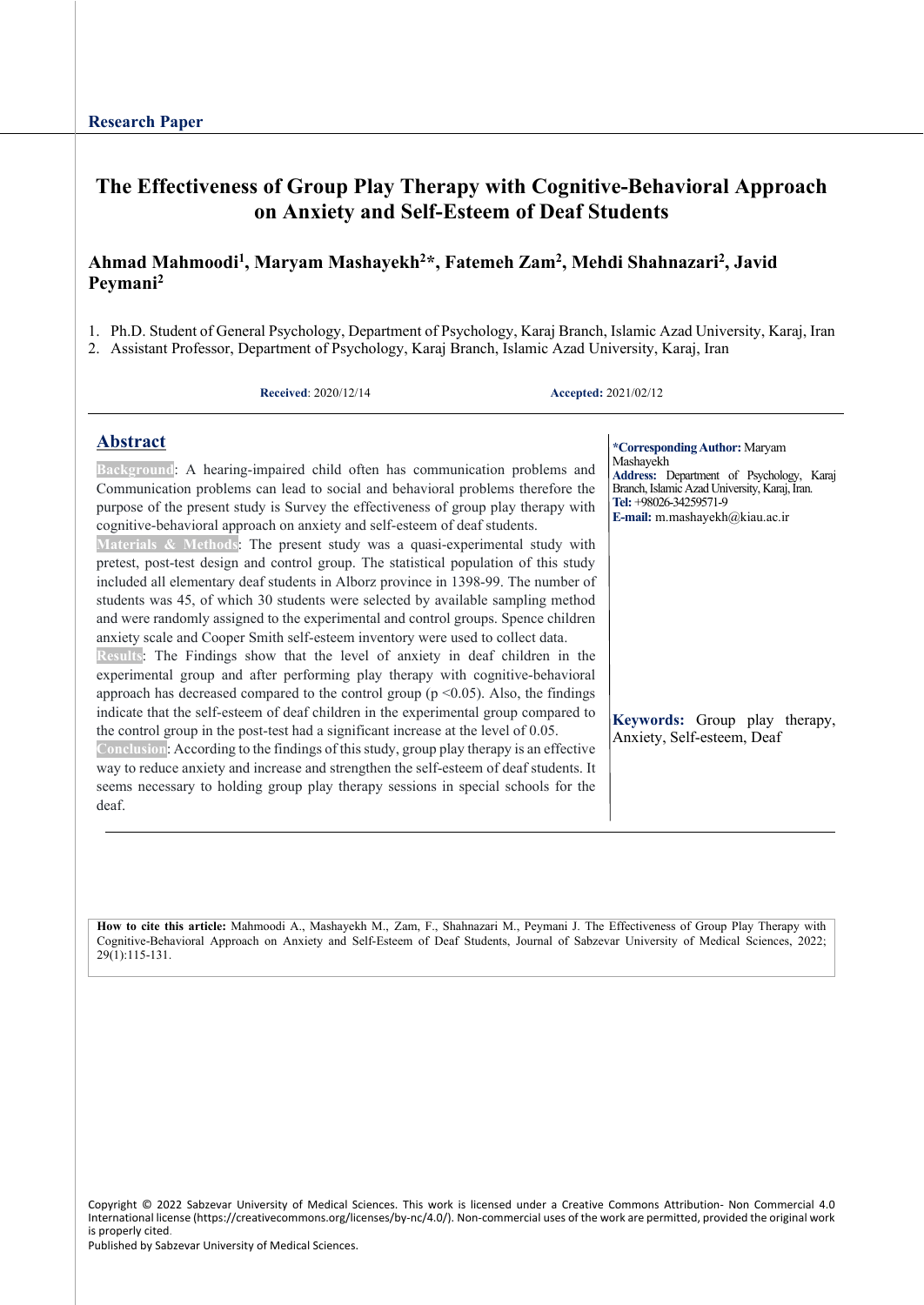#### **Introduction**

A hearing-impaired child often has communication problems that can lead to social and behavioral problems. People with hearing impairments are more likely to develop psychological disorders and behavioral problems due to inability to communicate properly and feelings of inadequacy. In fact, in addition to physical problems, these children also face various emotional problems such as anxiety symptoms, depression, poor social communication, insecurity and behavioral problems. In general, people with hearing impairments are not in a good condition in terms of mental health and their psychological problems increase. Anxiety is one of the most common mental disorders in children and adolescents and one of the most important causes of maladaptation in children. Researchers have also confirmed this level of anxiety in hearing-impaired children. On the other hand, anxiety can have a negative effect on communication and social skills of people and this negative effect is more in hearing impaired people due to less communication with their hearing peers. So it can be said that this group of children also face low self confidence and selfesteem. Self-esteem means personal judgment of one's worth. Due to the limitations of hearing loss in deaf children and its physical, psychological and social consequences, it is necessary to implement special education in accordance with the special needs of children to reduce anxiety and strengthen self-esteem in this group of children. Play therapy is one of the methods that is of great value among all types of rehabilitation methods in terms of education, therapy, training and especially the acquisition of social skills. The goals of group play therapy focus on learning, self-acceptance, selfcontrol, self-esteem, reducing stress and anxiety, improving social skills, interpersonal communication, and responsibility.

Research has shown that play therapy with a cognitive-behavioral approach is effective in reducing the index of anxiety and behavioral disorders, improving academic performance and social skills, increasing self-esteem and academic achievement of primary school children. Identifying and using effective interventions to communicate with deaf children and help them grow in different areas is essential to reduce their pain and limitations. The question now is whether group play therapy can be a good option to reduce anxiety and improve the self-esteem of deaf students. The present study investigates the effectiveness of group play therapy with a cognitive-behavioral approach on anxiety and selfesteem of deaf students.

#### **Methodology**

The present study was applied in terms of purpose and quasi-experimental in terms of research method with pre-test, post-test and control group design. The Ethics Committee of the Islamic Azad University, Karaj branch dedicated the ethical code (IR.IAU.K.REC.1399.016) to this article. The statistical population of this study included all elementary deaf students in Alborz province in 2019. The number of students was 45, of which 30 students were selected as the sample group by available sampling method. 15 people in the experimental group and 15 people in the control group were randomly assigned. No intervention was provided for the control group but the members of the experimental group underwent group play therapy during 10 weekly sessions. Criteria for entering the research included age, level of education and intelligence and the degree of hearing loss. The age range was 7 to 12 years, attending special schools for deaf students, normal IQ (according to the academic score) and having a hearing loss of 35 to 90 (db) in the better ear.

Exclusion criteria from the research were having any disability other than hearing impairment, not participating in similar intervention programs at the same time, and not attending more than one session in the intervention programs. Conscious consent to participate in the research, preservation of information and personal secrets of the participants, and withdrawal at any stage of the research in case of dissatisfaction were among the ethical considerations in the research. Spence children anxiety scale – child form and Cooper Smith self-esteem inventory were used to collect data. The validity and reliability of the questionnaire used in this study has been confirmed in various studies. Descriptive statistics such as mean and standard deviation as well as analysis of covariance and Tukey post hoc test were used to analyze the data.

#### **Result**

According to the selection of the sample group in the age range of 7 to 12 years, the distribution of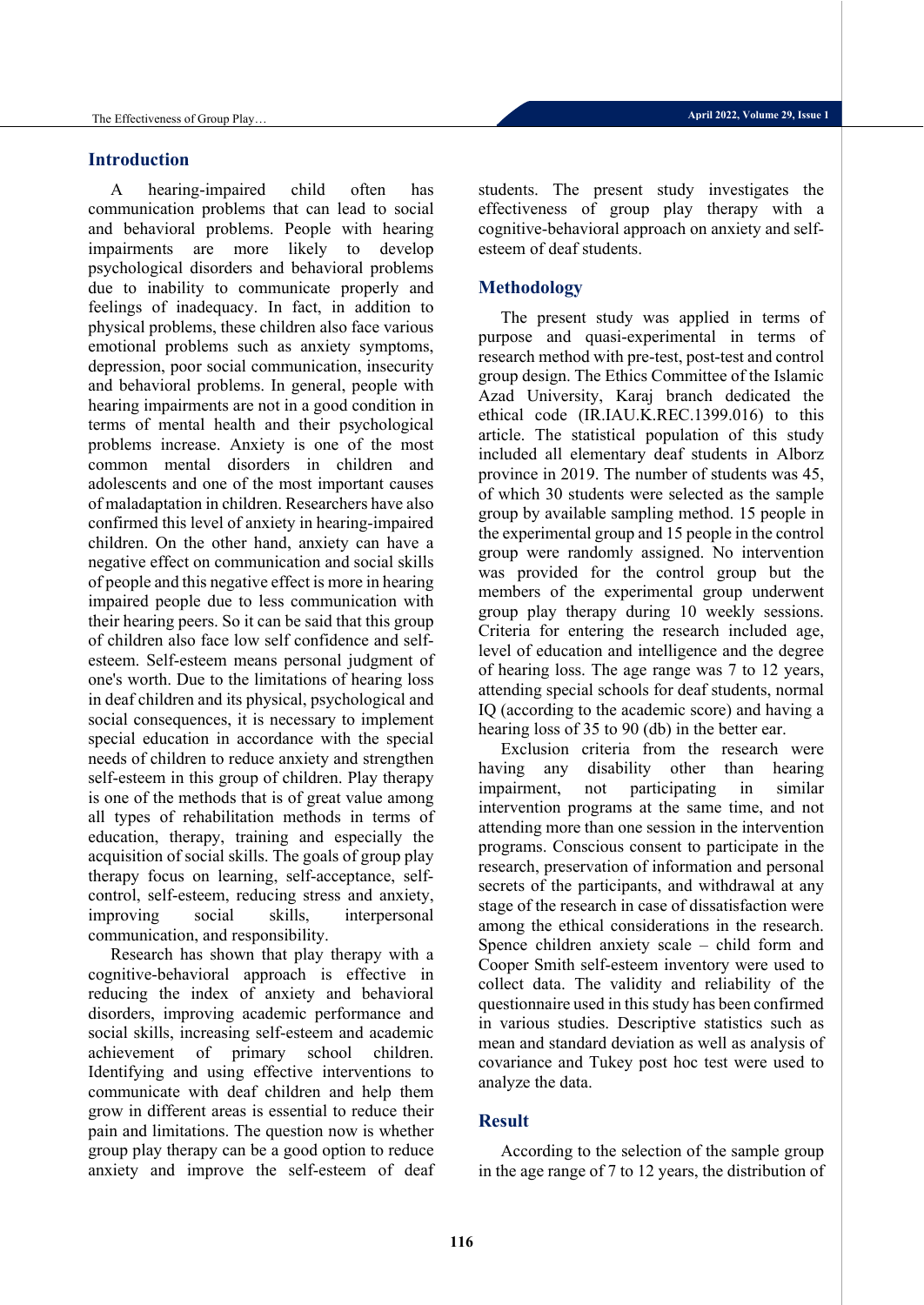the educational level was from the first grade of elementary school to the sixth grade of elementary school and, of course, a total of 30 people from the two control and experimental groups with an average age of 8.9 years, most of whom were students in the second grade of elementary school with a frequency of 12 people. According to the information in Table 1, the descriptive indicators of the variables and their subscales have been investigated in three positions: pre-test, post-test and follow-up.

| variable      | subscale           | group      | location  | mean   | SD             | skewness          | kurtosis |
|---------------|--------------------|------------|-----------|--------|----------------|-------------------|----------|
|               |                    |            | pre-test  | 12/53  | 2/56           | $-0/54$           | $-0/52$  |
|               |                    | experiment | Post-test | 4/73   | 1/94           | 0/02              | $0/18$   |
|               |                    |            | follow-up | 4/73   | 1/53           | $-0/16$           | $-0/9$   |
|               | Separation anxiety |            | pre-test  | 13/2   | 1/32           | $-0/2$            | $-0/74$  |
|               |                    | control    | Post-test | 14/53  | 1/45           | 0/004             | $-0/99$  |
|               |                    |            | follow-up | 14/73  | 1/58           | $-0/37$           | $-0/55$  |
|               |                    |            | pre-test  | 11/87  | 1/4            | $-0/26$           | $-1/52$  |
|               |                    | experiment | Post-test | 4/13   | 1/45           | 0/37              | $-0/37$  |
|               | social anxiety     |            | follow-up | 4/33   | 1/34           | $-1/11$           | 1/25     |
|               |                    |            | pre-test  | 14     | 1/69           | $\boldsymbol{0}$  | $-0/64$  |
|               |                    | control    | Post-test | 14/33  | 1/87           | $-0/18$           | $-0/99$  |
|               |                    |            | follow-up | 15/2   | 1/08           | $-0/06$           | 0/21     |
|               |                    |            | pre-test  | 12/4   | 1/4            | 0/23              | $-0/64$  |
|               |                    | experiment | Post-test | 4/2    | 1/52           | 1/15              | 1/59     |
|               | Obsessive-         |            | follow-up | 4/4    | 1/54           | 0/57              | 0/84     |
|               | compulsive         |            | pre-test  | 13/6   | 2/02           | $\overline{0/21}$ | $-0/31$  |
|               |                    | control    | Post-test | 14/87  | 1/5            | $-0/61$           | 0/14     |
|               |                    |            | follow-up | 14/73  | 1/62           | $0/15$            | 0/31     |
| Child anxiety |                    |            | pre-test  | 18/6   | 2/89           | $-0/21$           | $-0/75$  |
|               |                    | experiment | Post-test | $6/6$  | 2/19           | 0/31              | $-0/05$  |
|               | Panic              |            | follow-up | 6/87   | 2/23           | $-0/2$            | $-1$     |
|               |                    |            | pre-test  | 21/07  | 2/91           | $-0/47$           | $-1/26$  |
|               |                    | control    | Post-test | 21/2   | $\overline{2}$ | $-0/19$           | 0/52     |
|               |                    |            | follow-up | 22/07  | 2/49           | 0/55              | $-0/59$  |
|               |                    |            | pre-test  | $11/6$ | 2/09           | 0/24              | 0/24     |
|               |                    | experiment | Post-test | 4/07   | 1/58           | $-0/12$           | $-1/44$  |
|               | Generalized        |            | follow-up | 3/8    | 1/52           | $-0/73$           | 1/64     |
|               | anxiety            |            | pre-test  | 13/4   | 1/4            | $-0/32$           | $-0/34$  |
|               |                    | control    | Post-test | 13/93  | 1/53           | 0/95              | 0/42     |
|               |                    |            | follow-up | 14/47  | 1/76           | $-147$            | $-0/79$  |
|               |                    |            | pre-test  | 10/53  | 1/64           | 0/54              | 1/44     |
|               |                    | experiment | Post-test | 3/13   | $1/5$          | $0/75$            | $-0/177$ |
|               | fear of Physical   |            | follow-up | 3/8    | 1/26           | 1/16              | 1/57     |
|               | injuries           |            | pre-test  | 11/6   | 1/11           | 0/53              | 0/73     |
|               |                    | control    | Post-test | 12     | 1/55           | $-0/39$           | $-0/67$  |
|               |                    |            | follow-up | 11/73  | 1/1            | 0/23              | 0/04     |
|               |                    |            | pre-test  | 5/6    | 2/64           | $-0/38$           | $-0/51$  |
| self-esteem   | General self-      | experiment | Post-test | 11/86  | 3/18           | 0/002             | $-1/25$  |
|               | esteem             |            | follow-up | 11/2   | 3/23           | $0/12$            | $-0/72$  |
|               |                    | control    | pre-test  | 5/46   | 1/64           | $-0/65$           | $-0/003$ |

#### **Table 1. Descriptive indicators of research variables by group**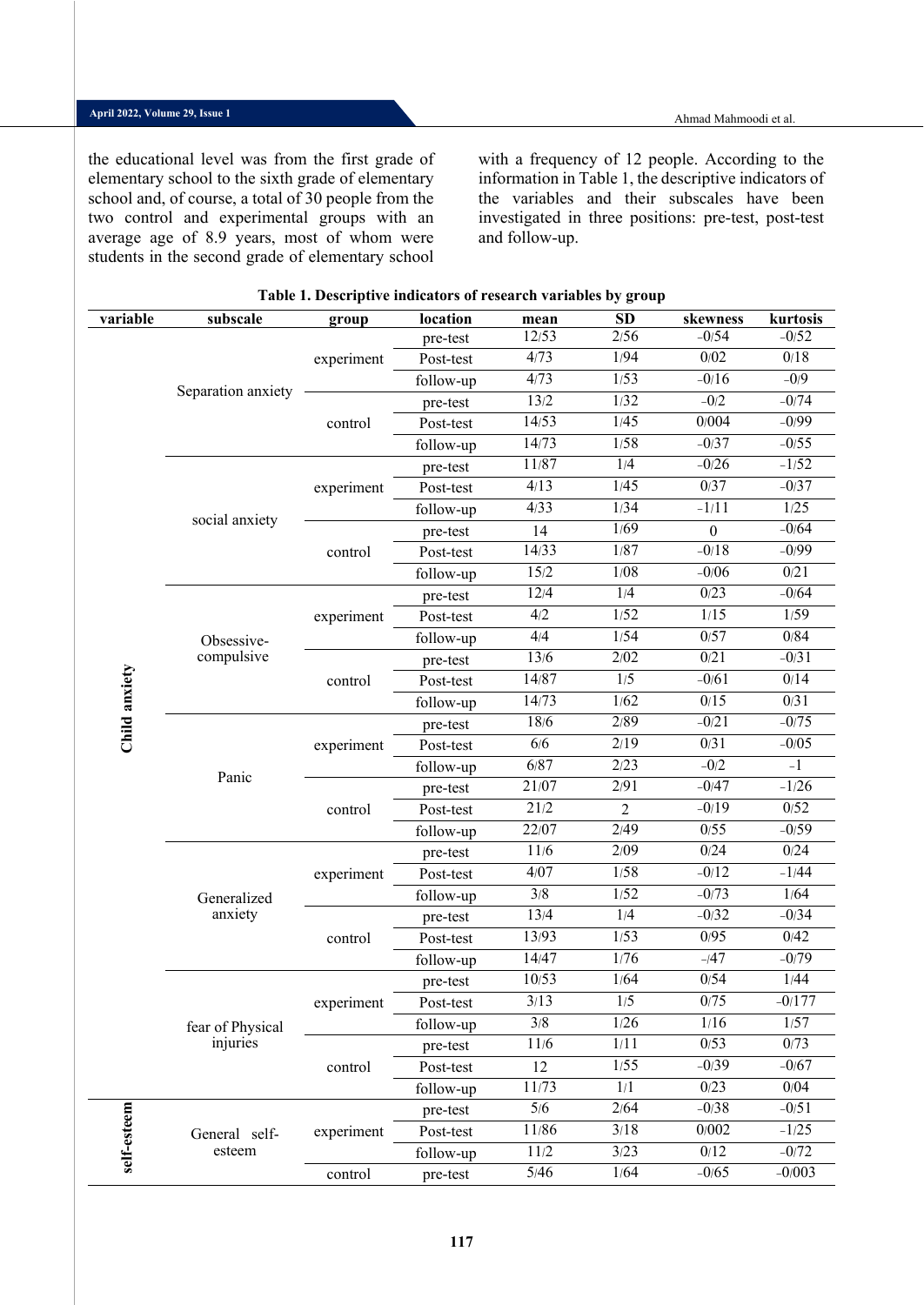|                 |            | Post-test | 4/93   | 1/9  | $-0/17$ | $-1/7$  |
|-----------------|------------|-----------|--------|------|---------|---------|
|                 |            | follow-up | 4/9    | 1/86 | 0/03    | $-1/28$ |
|                 |            | pre-test  | 6/13   | 1/59 | 0/35    | $-0/34$ |
|                 | experiment | Post-test | 13/86  | 2/74 | $-0/53$ | $-1/2$  |
| self-<br>social |            | follow-up | 13/06  | 2/65 | $-0/63$ | $-0/54$ |
| esteem          |            | pre-test  | 4/93   | 1/86 | $-0/05$ | $-0/55$ |
|                 | control    | Post-test | 6/26   | 2/18 | 0/36    | $-0/81$ |
|                 |            | follow-up | 6/26   | 2/21 | 0/33    | $-0/53$ |
|                 |            | pre-test  | 3/06   | 1/09 | $-0/14$ | $-0/67$ |
|                 | experiment | Post-test | 6      | 1/55 | $-0/91$ | 0/21    |
| Family self-    |            | follow-up | $5/86$ | 1/5  | $-0/9$  | 0/01    |
| esteem          |            | pre-test  | 2/73   | 1/22 | 0/31    | $-0/99$ |
|                 | control    | Post-test | 2/6    | 1/29 | $-0/47$ | $-0/72$ |
|                 |            | follow-up | 2/66   | 1/17 | $-0/46$ | 0/13    |
|                 |            | pre-test  | 1/6    | 0/98 | 0/45    | 1/7     |
|                 | experiment | Post-test | 4/13   | 0/91 | $-0/93$ | 0/51    |
| School self-    |            | follow-up | 4/06   | 0/79 | $-1/09$ | 2/32    |
| esteem          |            |           | 1/4    | 1/05 | 1/14    | 1/58    |
|                 | control    | Post-test | 1/26   | 0/88 | 0/83    | 0/52    |
|                 |            | follow-up | 1/26   | 1/03 | 1/62    | 1/02    |

Multivariate analysis of covariance is used to investigate the effect of intervention on the anxiety components of deaf students. The first default is related to the normality of the data and the results of the Kolmogorov – Smirnov test showed that the assumption of the normality of the data was valid in the post-test for each of the research variables ( $p$ > 0.05).

Also, the homogeneity of variance of scores in both pre- and post-test positions with the results of Levene test for the anxiety variable and by subscales was confirmed ( $p > 0.05$ ).

According to the results of analysis of covariance to evaluate the effectiveness of group play therapy with a cognitive-behavioral approach on anxiety and the significance of the pretest in most subscales of the anxiety variable, it can be said that the presumption of a significant relationship between the Covariance of a variable (pre-test) and independent Confirmation. Accordingly, and considering the level of significance ( $p \leq 0.05$ ) between the independent variables including subscales of Separation anxiety ( $sig = 0.000$ , F1.27  $= 267/93$ , social anxiety (sig  $= 0.000,$  F1.27  $=$ 170/34), Obsessive-compulsive (sig =  $0.000$ , F1.27  $= 345/22$ ), Panic (sig  $= 0.000$ , F1.27  $= 312/84$ ), Generalized anxiety (sig =  $0.000$ , F1.27 = 217/62) and fear of Physical injuries (sig  $= 0.000$ , F1.27  $=$ 218 / 64) and Covariance (results of pre-test scores) are significant in both post-test and follow-up

stages. Then, the effectiveness of group play therapy intervention with a cognitive-behavioral approach on the self-esteem of hearing impaired students was evaluated that the result of Levene test according to subscales indicates the homogeneity of variance of scores in both pre-test and post-test situations. According to the results of analysis of covariance to evaluate the effectiveness of group play therapy with cognitive-behavioral approach on self-esteem and the significance of the pretest in all subscales of variable self-esteem can be expressed as follows that the default of a significant relationship between the covariance (pre-test) and the independent variable is confirmed. Accordingly, and considering the level of significance ( $p \le 0.05$ ) between the independent variables including subscales of general self-esteem  $(sig = 0.000, F1, 27 = 145/03)$ , social self-esteem (sig  $= 0.000$ , F1, 27 = 108/73), family self-esteem (sig = 0.000, F1,27 = 77/11) and school self-esteem (sig = 0.000, F1,27 =  $82/07$ ) and Covariance (results of pre-test scores) in Two post-test and follow-up stages are significant.

#### **Discussion and Conclusions**

Students with hearing impairments face problems in communicating with their peers, which ultimately affect their social and communication skills, and consequently the level of mental health of this group of students is also overshadowed. Group play therapy, due to its effectiveness in various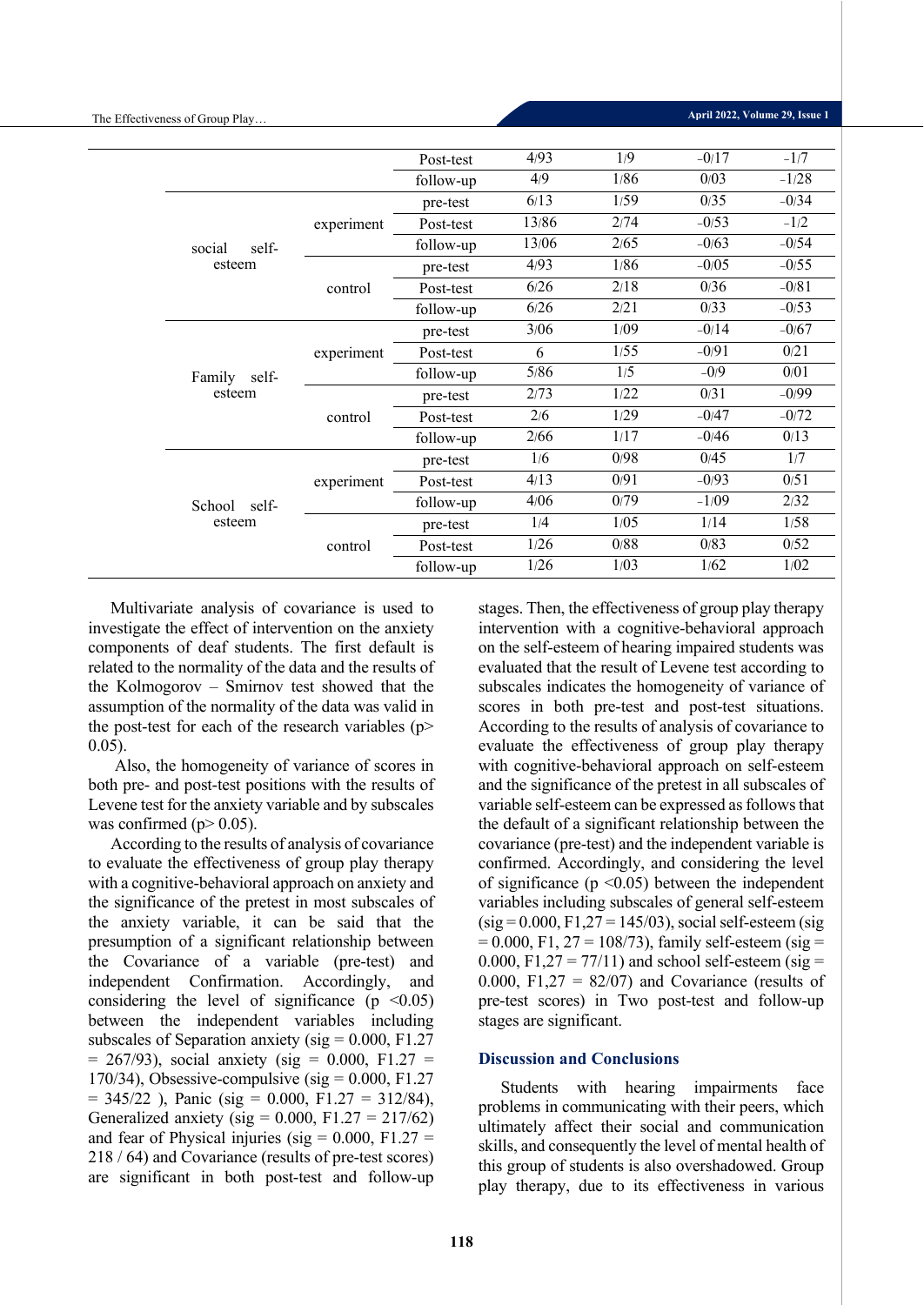.

. .

fields, can be one of the treatment strategies. The results showed that cognitive-behavioral play therapy has been effective in reducing the types of symptoms of anxiety disorders and in other words, the symptoms of anxiety disorders have decreased after the intervention. Explaining this finding, it can be said that play gives children the opportunity to express their feelings freely, and of course this freedom of expression is indirect. In fact, it provides the deaf child with the opportunity to reduce his or her anxiety. In other words, cognitive-behavioral therapy through play seeks to identify maladaptive thoughts, understand intellectual assumptions, and learn to correct irrational beliefs. In fact, providing a safe environment such as a play environment can reduce the deaf child's emotions, tensions, feelings of insecurity, aggression, and repressed fears. This point becomes doubly important when the deaf child's poor social interaction with his hearing peers is taken into account. When a child does not communicate with their hearing peers, this lack of communication is accompanied by anxiety, which overshadows his level of mental health, and play therapy can reduce his anxiety by expressing fear and not internalizing it. The next finding showed that group play therapy was effective in increasing students' self-esteem. In explaining this finding, we should first mention the definition of self-esteem, which defines self-esteem as the meaning of personal judgment of one's worth and so a deaf child

may not feel this valuable because of a hearing impairment. In this regard, the play can show the extent of his ability in comparison with others, and therefore to achieve this important, group play that allows him to compare is more important. When the arrangement of plays conveys a sense of empowerment to the deaf child, a sense of worth can be created and the deaf child's self-esteem can be improved by resolving internal conflicts. In addition, group play therapy can be effective in boosting their self-esteem in order to maximize interactions with their peer group. However, due to the limited research population, it is suggested that in addition to conducting research in a wider geographical area, this research should also be conducted for deaf children who have also had cochlear implants.

#### **Acknowledgment**

The authors hereby express their gratitude to all the individuals and organizations who assisted us in this research. This article is the result of the doctoral dissertation of General Psychology of Islamic Azad University, Karaj Branch

#### **Conflict of Interest**

The authors declare that there are no conflict of interest regarding the publication of this manuscript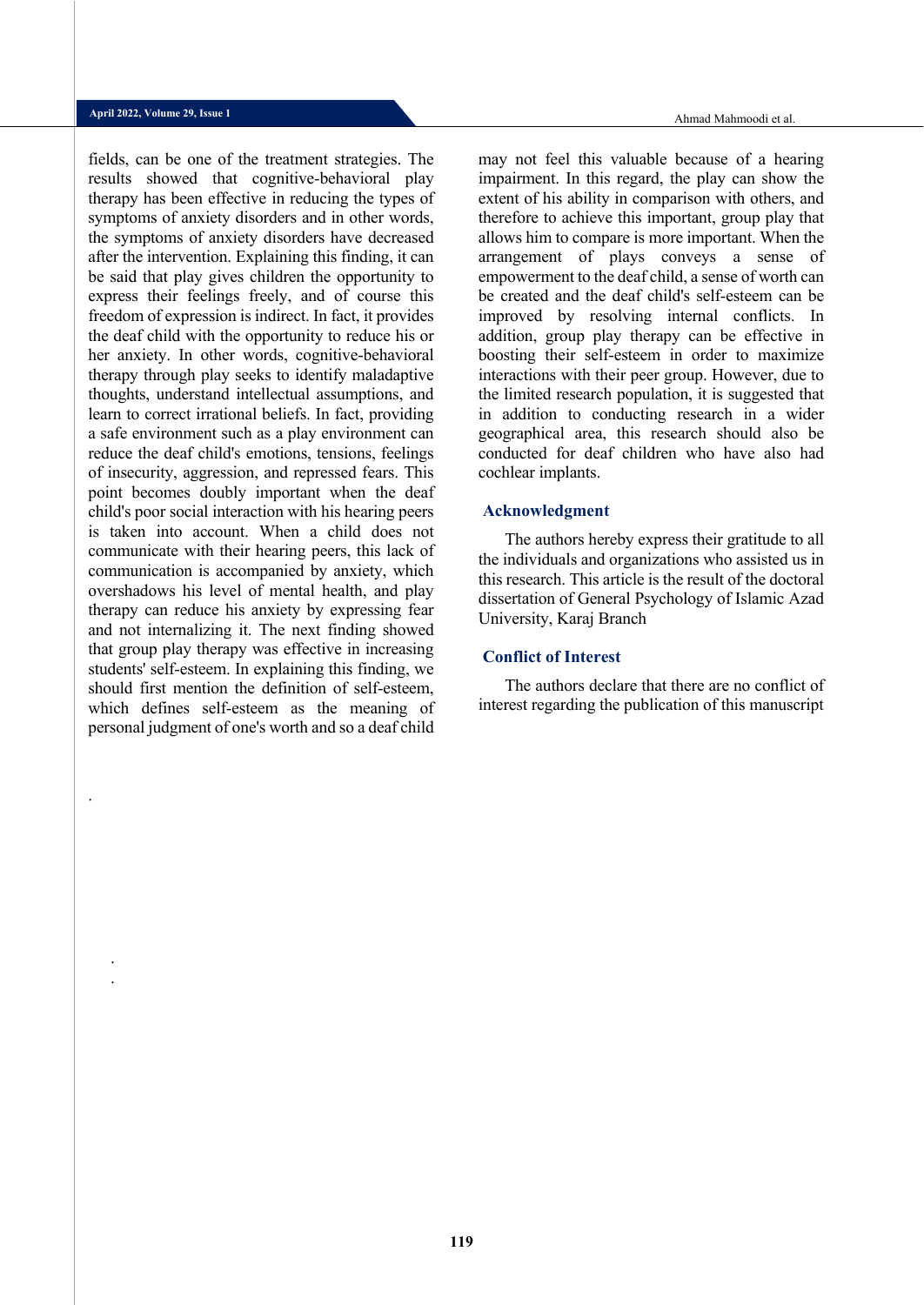# **اثربخش ی باز ی درمانی گروه ی با رو یکرد شناخت ی - رفتار ی بر اضطراب و عزت نفس دانش آموزان ناشنوا**

**1 احمد محمودی ، مریم مشایخ 2 و جاوید پیمانی <sup>2</sup> ، مهدی شاه نظر ی <sup>2</sup> ، فاطمه زم 1\***

.1دانشجوی مقطع دکتری رشته روانشناسی عمومی، گروه روانشناسی، واحد کرج، دانشگاه آزاد اسالمی، کرج، ایران .2 استادیار، گروه روانشناسی، واحد کرج، دانشگاه آزاد اسالمی، کرج، ایران

**تاریخ دریافت: /09/24 1399 تاریخ پذیرش: 1399/12/24**

**چکیده**

**زمینه ل هدف**: کودک آسـیبدیده شـنوایی، اغلب مشـکالت ارتباطی دارد و مشـکالت ارتباطی خود میتواند به مسـائل اجتماعی و رفتاری منجر شــودا از این رو هدا از پژوهش حاضــر، بررســی اثربخشــی بازیدرمانی گروهی با رویکرد شناختی- رفتاری بر اضطراب و عزت نفس دانشآموزان ناشنوا است.

مواد و روشها<mark>: پژوهش حاضـر</mark> از نوع نیمهآزمایشـی با طرح پیشآزمون، پسآزمون و گروه کنترل بود. جامعه آماری این پژوهش شـامل تمام دانشآموزان پسـر ناشـنوای مقطع ابتدایی در سـال تحصـیلی 1398-99 در اسـتان البرز بود. تعداد دانشآموزان 45 نفر بود که از این تعداد به روش نمونهگیری در دســترس تعداد 30 دانشآموز انتخاب شــد و بهصـورت تصـادفی در گروه آزمایش و کنترل گمارده شـدند. برای جمعآوری دادهها از مقیاسهای اضـطراب کودکان اسپنس و سنجش عزت نفس کوپر اسمیت استفاده شد.

**یافتهها**: نتایج نشــان میدهد که میزان اضــطراب کودکان ناشــنوا در گروه آزمایش و پس از اجرای بازیدرمانی با رویکرد شـناختی-رفتاری در مقایسـه با گروه کنترل، کاهش یافته اسـت )0/05>p). همچنین یافتههای پژوهش حاکی از آن اسـت که عزت نفس کودکان ناشـنوا در گروه آزمایش نسـبت به گروه کنترل در پسآزمون، افزایش معناداری در سطح ۰/۰۵ داشته است.

**نتیجهگیری**: با توجه به یافتههای این پژوهش، بازیدرمانی گروهی، روشــی مرثر برای کاهش اضــطراب و افزایش و تقویت عزت نفس دانشآموزان ناشـنوا میباشـد. ایجاد زمینههای الزم برای برگزاری جلسـات بازیدرمانی گروهی در مدارس ویژه ناشنوایان ضروری به نظر میرسد.

# **کلیدواژهها:**

**رایانامه:**

**شناسه ORCID:** [0000-0002-6148-4868](https://orcid.org/0000-0002-6148-4868) **شنناسنه ORCID نویسنند الل:** 0000-0001-9365-7199

بازی درمانی گروهی، اضطراب، عزت نفس، ناشنوا.

\* **نویسندة مسئول:** مریم مشا یخ <mark>نشانی:</mark> گروه روانشناسی، واحد کرج، دانشگاه آزاد اسالم ی، کرج، ایران **تلفن**: 026-34259571-9

m.mashayekh@kiau.ac.ir

#### **.1 مقدمه**

نقص شنوایی، اغلب تأثیرات گستردهای بر توسعه عملکرد اجتماعی، ارتباطی، عاطفی و شناختی دارد )1(. در افراد کمشنوا و ناشنوا به دلیل ناتوانی در برقراری ارتباط مطلوب و احساس بی کفایتی، احتمال ایجاد اختالالت روانشناختی و مشکالت رفتاری افزایش می یابد )2(. شخصی که با نارسایی شنوایی متولد می شود با دشواری های متعددی در زمینههای عاطفی، فکری، اجتماعی، گفتار، تفکر، اشکال در زمینه فراگیری مسائل

.

ذهنی روبهرو است )3(. در واقع این کودکان عالوه بر مشکالت جسمی، مشکالت هیجانی متعدد مانند عالئم اضطرابی، افسردگی، ضعف ارتباط اجتماعی، نداشتن امنیت و مشکالت رفتاری نیز روبه رو هستند )4(. به طور کلی در چنین شرایطی، افراد با آسیب شنوایی از نظر سالمت روانی در وضعیت مناسبی قرار نمی گیرند و مشکلات روانشناختی آنها بیشتر می شود (۵). اضطراب، یکی از رایجترین اختالال ت روانی کودکان و نوجوانان )6( و یکی از مهمترین علل سازشنایافتگی کودکان محسوب

Copyright © 2022 Sabzevar University of Medical Sciences. This work is licensed under a Creative Commons Attribution- Non Commercial 4.0 International license (https://creativecommons.org/licenses/by-nc/4.0/). Non-commercial uses of the work are permitted, provided the original work is properly cited.

Published by Sabzevar University of Medical Sciences.

مجلة علمی ـ پژوهشی دانشگاه علوم پزشکی سبزوار، دورة ،29 شمارة ،1 فروردین و اردیبهشت ،1401 ص 115-130 [journal@medsab.ac.ir](mailto:journal@medsab.ac.ir) :رایانامه [http://jsums.medsab.ac.ir](http://jsums.medsab.ac.ir/) :سایت آدرس **شاپای چاپی: 1606-7487**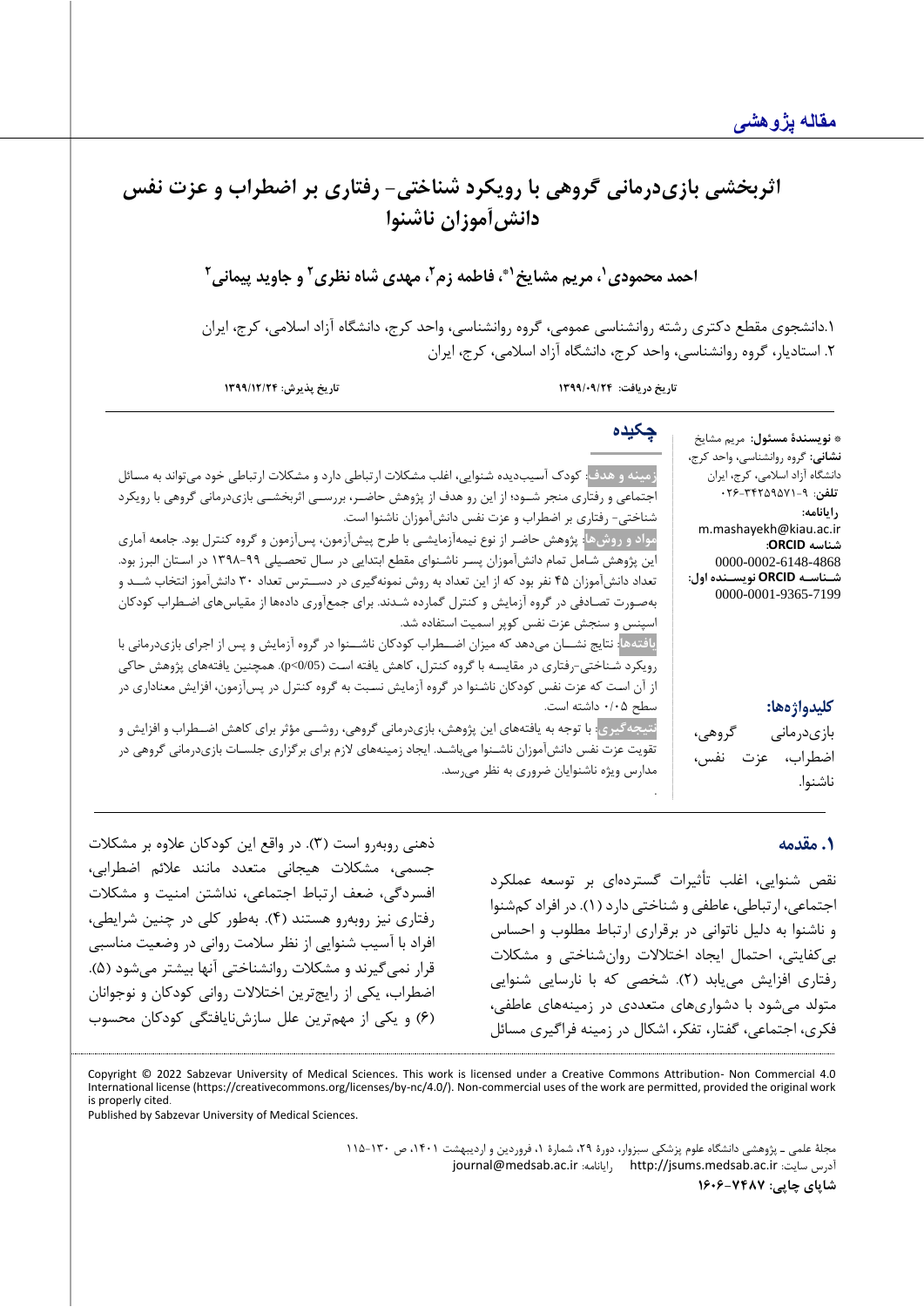می شود )7(ا زیرا بسیاری از کودکان مبتال به اختالل اضطرابی و کسانی که نشانههای اضطراب را در حد خفیف تجربه می کنند، تا دوران نوجوانی و بزرگسالی همچنان دچار اختالل سازشیافتگی خواهند بود و عملکرد اجتماعی، خانوادگی و تحصیلی آنها را تحتالشعا قرار میدهد و از این رو اختاللهای اضطرابی سیری مزمن دارند (۸، ۹). پژوهشگران این میزان از اضطراب را در کودکان آسیب دیده شنوایی نیز تأیید کرده اند. از سوی دیگر اضطراب میتواند در مهارتهای ارتباطی و اجتماعی افراد تأثیر سوء به همراه داشته باشد و این تأثیر منفی در افراد آسیب دیده شنوایی به دلیل ارتباط کمتر با همساالن شنوای خود بیشتر می باشد )10(ا پس میتوان این گونه بیان کرد که این گروه از کودکان با ضعف اعتمادبهنفس و عزت نفس نیز مواجه هستند ) 4(. عزت نفس به معنای قضاوت شخصی از ارزشمندی خود است. تحول و رشد عزت نفس، فرایند پویایی است که ویژگی های فرد و دیدگاه فردی آن را شکل می دهد و تحت تأثیر تجربیات فردی و یادگیری است )11(. با توجه به محدودیتهای ناشی از آسیب شنوایی در کودکان ناشنوا و پیامدهای جسمانی، روانی و اجتماعی آن، اجرای آموزشهای ویژه هماهنگ با نیازهای خاص کودکان برای کاهش اضطراب و تقویت عزت نفس در این گروه از کودکان ضرورت می یابد )12(. بازی درمانی از جمله روشهایی است که در بین انواع روشهای توانبخشی به لحاظ تربیتی، درمانی، آموزشی و بهویژه کسب مهارتهای اجتماعی ارزش زیادی دارد (۱۳). اهداف بازی درمانی گروهی، بر یادگیری، پذیرش خود و دیگران، خودمهارگری، حرمت خود، کاهش تنیدگی و اضطراب، بهبود مهارتهای اجتماعی، ارتباطات بین فردی و مسئولیت پذیری متمرکز است )14(. محمدی نیا و همکاران )15( نشان دادند که بازی درمانی با رویکرد شناختی- رفتاری در کاهش شاخص اضطراب و بهبود عملکرد تحصیلی کودکان دارای نیازهای ویژه مرثر میباشد و به اثربخشی این روش در افزایش عزت نفس و پیشرفت تحصیلی دانشآموزان دارای اختالل یادگیری )16( بهبود مهارتهای اجتماعی دانشآموزان دارای ناتوانی ذهنی ),17 18(، کاهش اختالالت رفتاری کودکان دبستانی ),19 20( و کاهش اضطراب کودکان (۲۱) تأکید کردهاند. با توجه به آنچه بیان شد شناسایی و به کارگیری مداخالت مرثر برای برقراری ارتباط با کودکان ناشنوا و کمک به آنها برای رشد در حوزههای مختلف برای کاهش آالم و محدودیتهای آنان ضروری به نظر می رسد. حال این سرال مطر می شود که آیا بازی درمانی گروهی می تواند گزینه مناسبی برای کاهش اضطراب و بهبود عزتنفس دانش آموزان ناشنوا باشد. بر این اساس و با توجه به

مطالعات بسیار محدود بر روی دانش آموزان ناشنوا و جمعیت ایرانی، پژوهش حاضر به بررسی اثربخشی بازیدرمانی گروهی با رویکرد شناختی- رفتاری بر اضطراب و عزت نفس دانشآموزان ناشنوا میپردازد.

# **.2 مواد و روش**

پژوهش حاضـــر از نظر هدف، کاربردی و از نظر روش تحقیق، نیمـهآزمـایشـــی از نو پیشآزمون و پسآزمون بـا گروه کنترل اســت. جامعه آماری شــامل تمام دانشآموزان پســر ناشــنوای مقطع ابتدایی در ســال تحصــیلی -99 1398 در اســتان البرز بود. تعـداد دانشآموزان 45 نفر بود کـه از این تعـداد بـا روش نمونـهگیری در دســـترس 30 دانشآموز بـهعنوان گروه نمونـه انتخـاب شـــدنـد. 15 نفر در گروه آزمـایش و 15 نفر در گروه کنترل بـهطور تصـــادفی گمـارده شـــدنـد. برای گروه کنترل هیچگونـه مـداخلـهای ارائـه نگردیـد امـا اعضـــای گروه آزمـایش در طول 10 جلسـه هفتگی مورد بازی درمانی گروهی قرار گرفتند. برای کاهش ســـوگیری مربوط به مداخلـه و ارزیابی پیامدها، از روش مرسـوم کورسـازی (پوشـیدهسـازی) اسـتفاده شـد. ملاک ورود به مطالعه، شـامل سـن، مقطع تحصـیلی و هوش و میزان افت شـنوایی بود. دامنه سـنی 7 تا 12 سـال، حضـور در مدارس ویژه دانشآموزان ناشــنوا، بهره هوشــی نرمال )با توجه به نمره سـنجش تحصـیلی) و داشـتن افت شـنوایی به میزان ۳۵ تا ۹۰ دســـیبـل در گوش بهتر، بود. معیـارهـای خروج از مطـالعـه نیز داشـتن هرگونه معلولیت دیگر غیر از آسـیب شـنوایی، شـرکت نکردن همزمان در برنامههای مداخالتی مشـابه و غیبت بیش از یـک جلســـه در برنـامـههـای مـداخلـه بود. رضـــایـت آگـاهـانـه برای شـــرکـت در پژوهش، حفظ اطالعـات و اســـرار شـــخصـــی شــرکتکنندگان و خروج در هر مرحله از پژوهش در صــورت نـارضـــایتی، از جملـه مالحظـات اخالقی در پژوهش بود. برنـامـه مداخله شــامل ده جلســه 60 دقیقهای اســت که بهصــورت هفتـهای یـک جلســـه اجرا شـــد. برای تجزیـهوتحلیـل دادههـا از شـاخصهای آمار توصـیفی همچون میانگین و انحراف معیار و همچنین آزمون تحلیـل کوواریـانس اســـتفـاده شــــد. برای جمعآوری اطالعات نیز از پرسشنامههای زیر استفاده گردید:

**الف( مقیاس اضطراب کودکان اسپنس - نسخه کودک**  این پرسشنامه، 45 سرال در 6 حیطه دارد و براساس طیف چهار گزینهای لیکرت، به سنجش اضطراب کودکان می پردازد. اسپنس و همکاران )22( بهمنظور تعیین روایی، همبستگی بین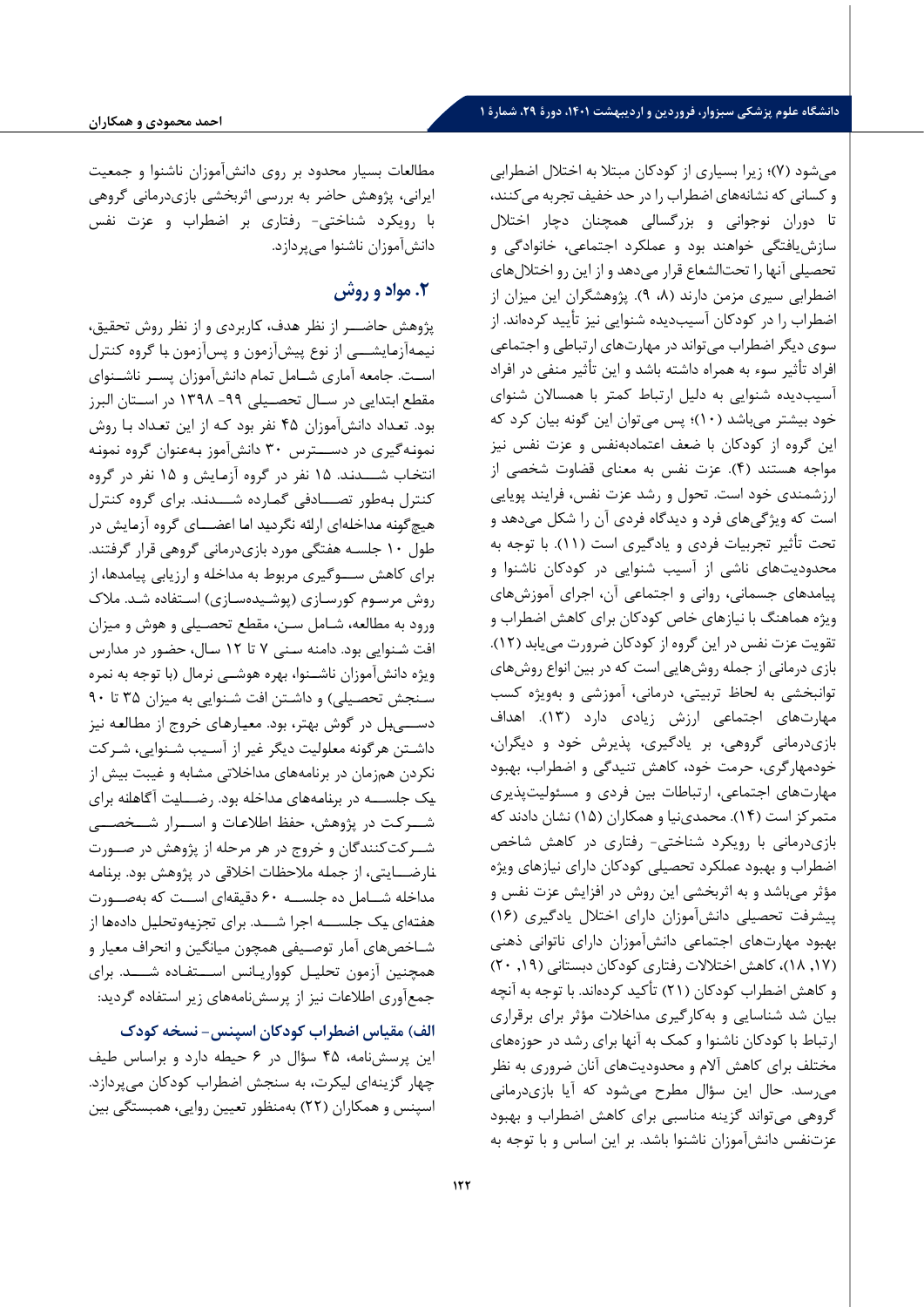<sup>1</sup>این پرسشنامه و فهرست رفتاری کودکان آخنباخ را برآورد کردند. ضریب حاصل برابر با /58 0 و از لحاظ آماری در سطح 0/01 معنادار بود. در جمعیت ایرانی، موسوی و همکاران)23( روایی آن را تأیید کردهاند و در پژوهش ضرغامی و همکاران )1394( نیز روایی پرسش نامه تأیید شده است. پایایی این مقیاس برای اضطراب عمومی برابر با 0/92 و برای خردهمقیاسها 0/60 تا 0/82 گزارش شده است. اسپنس و همکاران )22( در مطالعهای دیگر بر روی کودکان و نوجوانان، پایایی این ابزار را با استفاده از آلفای کرونباخ 0/86 و با بهره گیری از روش بازآزمایی 0/97 گزارش کردهاند. در پژوهش موسوی و همکاران )23( پایایی آن به روش آلفای کرونباخ بین 0/62 تا 0/89 گزارش شده است. ضریب آلفای کرونباخ محاسبه شده در پژوهش ضرغامی و همکاران )1394( 0/86 برآورد شد.

#### **ب( پرسش نامه عزت نفس کوپر اسمیت**

این مقیاس، 58 ماده دارد که در 4 خردهمقیاس تقسیم شده است. شیوه نمرهگذاری این آزمون بهصورت صفر و یک است. ضریب اعتبار این پرسش نامه برای پایههای چهارم تا هشتم با استفاده از فرمول کودرریچاردسون20 در محدوده 0/87 تا 0/92 محاسبه شده است و ضریب پایایی بازآزمایی به فاصله 3 سال برای گروه سنی 9 و 12 ساله، 0/42 و 0/64 محاسبه شده است )چیو، 1998(. کروکر )1993( نشان داد که این پرسش نامه دارای روایی همگرا با آزمون های دیگر عزتنفس

است )نقل از ذوالفقاری، 1377(. ضریب پایایی این پرسش نامه در تحقیق کوپراسمیت و همکاران (۱۹۷۶) با روش بازآزمایی، بین 0/88 تا 0/7 محاسبه شد )به نقل از نیسی، شهنی ییالق و فراشبندی، 1384(. در پژوهش پورفرجی ) 1380( ضرایب پایایی مقیاس کوپراسمیت با روش آلفای کرونباخ برابر با 0/52 بود که از لحاظ روانسنجی، مقبول است. مقدار آلفای کرونباخ در این پژوهش برابر با 0/64 بود. پایایی این پرسش نامه را لشکری و ساداتی(۱۳۸۹) با آزمون آلفای کرونباخ بالای ۸۸/۰ گزارش کردهاند.

#### **برنامه بازی درمانی گرلهی**

برنامه بازی درمانی گروهی به مدت 10 جلسه، هفته ای یک جلسه به مدت یک ساعت بود (جدول ۱). روش مداخله در پژوهش حاضر مبتنی بر کتابهای کلیات بازی درمانی محمداسماعیل )13( و 101 تکنیک بازی درمانی کادوسون و شیفر ۲۴) است که با هدف آشنایی و ترغیب به همکاری، افزایش مهارتهای ارتباط بین فردی و گروهی، افزایش مهارت خودآگاهی، افزایش مهارت مقابله با هیجان های منفی و افزایش مهارتهای حل مسئله و تصمیم گیری کودکان آسیب دیده شنوایی است. برنامه بازی درمانی این مطالعه با محوریت کتابهای بیان شده و از پژوهشهای حسنی و شهرکی ),19 25( گرفته شده است.

| نوع بازي                                                                                                                                  | استنادات               | اهداف                                                                                                                                                                                                             | جلسه  |
|-------------------------------------------------------------------------------------------------------------------------------------------|------------------------|-------------------------------------------------------------------------------------------------------------------------------------------------------------------------------------------------------------------|-------|
| کاردستی گروهی                                                                                                                             | حسنی (۲۵)              | معارفه و آشنایی دانشآموزان با یکدیگر، محیط بازی و درمانگر و<br>ایجاد دوستی و غنیسازی روابط و انسجام در گروه، توضیح قوانین<br>گروه برای آنها، بهدست آوردن خط پایه قابلیتها و تواناییهای<br>كلامي و عملي دانشآموزان | اول   |
| معرفی حالات چهرهای چون شادی، ناراحتی،<br>خشم، ترس، تعجب، هيجان و …؛ پاكت كلمات<br>احساسي نيمهتمام (اجرا در مقابل آينه)؛<br>كارتهاى آموزشى | سروری (۲۶)             | آموزش شناسايي هيجانات (مثبت و منفي)                                                                                                                                                                               | دوم   |
| حبابسازي؛ كار با گل؛ رنگأميزي با انگشت                                                                                                    | محمداسماعيل (٢۴)       | آموزش مهارتهای آرامسازی، فضاسازی برای تخلیه هیجانی و<br>فاصله گرفتن از موقعیتهای اضطراب، خشم و پرخاشگری،<br>توانمند ساختن کودک در برونفکنی احساسات، افزایش قدرت<br>همدلی و درک دیگران.                            | سوم   |
| کریکت(بازی احساسی ضربه به توپ)؛ قوطی<br>نگرانی؛ ترسیم منظره زیبا و منظره زشت<br>زندگی کودک؛ جعبه خشم.                                     | كادوسون و شيفر<br>(75) | بیان ناکامیها و مشکلاتی که کودک را ناراحت و اذیت میکند<br>(در محیطی لذتبخش)، بیان عصبانیت در محیطی امن                                                                                                            | چهارم |

**جدلل .1 خالصه جلسات پرلتکل باز ی درمانى گرله ی با رل یکرد شناخت ی - رفتار ی** 

<sup>1</sup> Achenbach

<sup>2</sup> Kaduson & Schaefer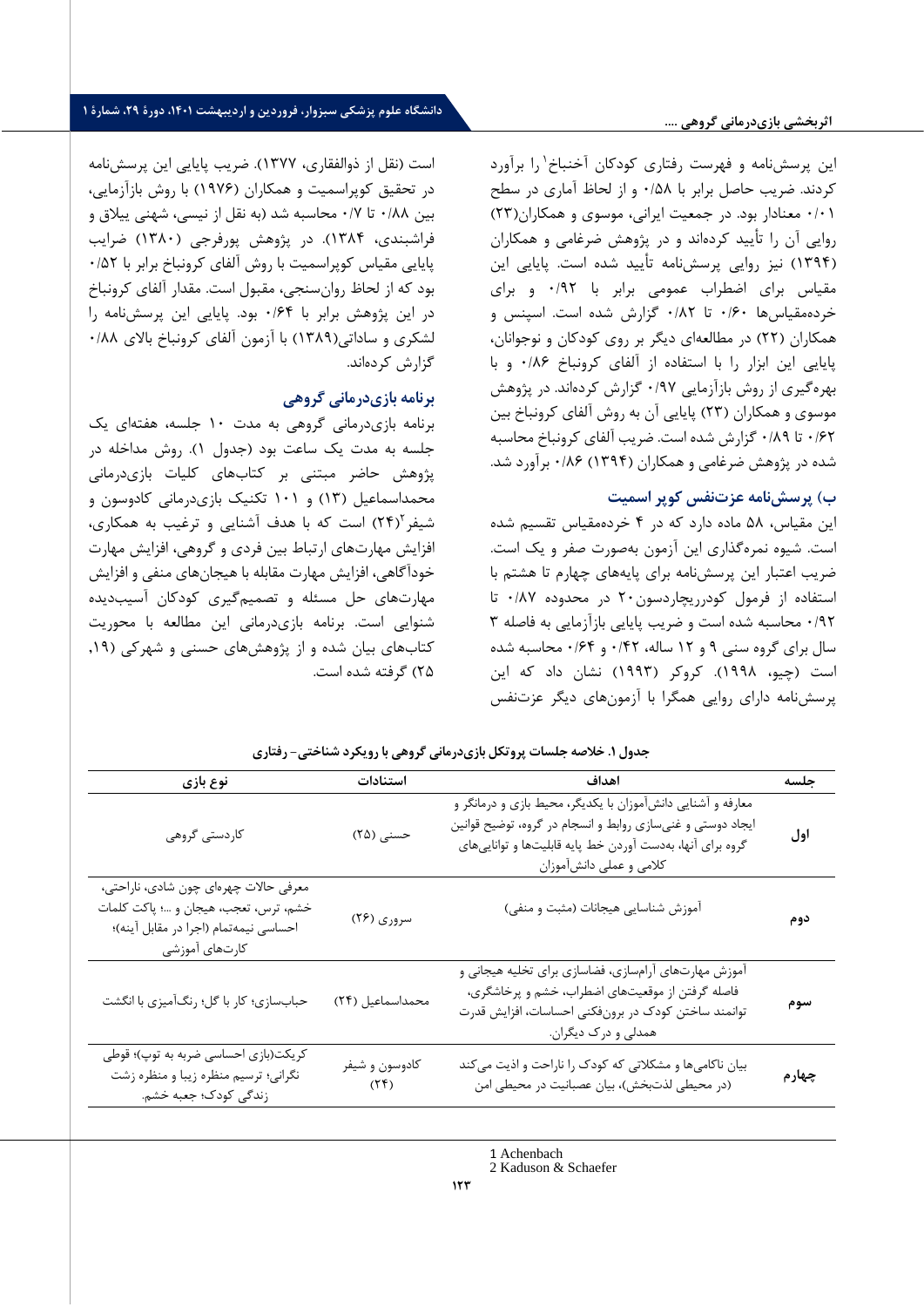# **دانشگا علوم پزشکی سبزلار، فرلردین ل اردیبهشت ،1401 دلرة ،29 شمارة 1**

| بازىهاى مداد كاغذى مانند پيدا كردن<br>تفاوتها، ماز، دنبال كردن الگو؛ توپ و سبد؛<br>نخ كردن مهره | شهرکی پور (۱۹) و<br>كادوسون و شيفر<br>(7f) | آموزش افزایش دقت، توجه و تمرکز پایدار در دانشآموزان، تقویت                                                                                                               | پنجم |
|-------------------------------------------------------------------------------------------------|--------------------------------------------|--------------------------------------------------------------------------------------------------------------------------------------------------------------------------|------|
| خلق نمایشنامه و کارگردانی آن با<br>عروسکهای خیمهشببازی و عروسکهای<br>پارچهای (فردی و گروهی).    | محمداسماعيل (١٣)                           | آموزش مشارکت و همکاری، برنامهریزی و سازماندهی، رعایت<br>قوانین و تطابق با گروه، دفاع از خود، آشنایی با نقشهای مختلف<br>اجتماعی و انتظارات جامعه از هریک از آنها.         | ششم  |
| بازی تغییر در جایگاه اشیا؛ گل یا پوچ، کپی<br>اشکال هندسی و پازل گروهی                           | حسنی (۲۵)                                  | مهارت شناختی (تصور، تجسم، خلاقیت، دقت، حافظه و یادآوری؛<br>حل مسئله و برنامهريزي.                                                                                        | هفتم |
| خمیربازی گروهی؛ پانتومیم و نمایش خلاق                                                           | حسنی (۲۵)                                  | تقویت مهارت جسمانی، دفاع از خود در مواجهه با افراد قویتر،<br>رابطه و همکاری، آشنایی با مشاغل گوناگون در محیط زندگی،<br>ایفای نقشهای خانوادگی در موقعیتهای مختلف اجتماعی. | هشتم |
| بازی بادکنکهای خشم؛ بازی صندلیها                                                                | شهرکی پور (۱۹)                             | کنترل خشم و پرخاشگری، کاهش رقابت های منفی و افزایش<br>مهارت های اجتماعی از جمله حس همکاری در کودکان                                                                      | نهم  |
| قصه و داستانگویی از روی تصویر بهصورت<br>گروهی                                                   | شهرکی پور (۱۹)                             | افزایش مهارتهای مقابله با افکار ناراحتکننده و جایگزینی افکار<br>مثبت به جای افکار منفی                                                                                   | دهم  |

# **.3 یافته ها**

با توجه به انتخاب گروه نمونه در دامنه سنی 6 تا 12 سال، پراکندگی پایه تحصیلی از کالس اول مقدماتی تا کالس ششم مقطع ابتدایی دیده می شود و البته در مجمو 30 نفر از دو

گروه کنترل و آزمایش با میانگین سنی 8/9 سال، بیشترین دانشآموزان با فراوانی 12 نفر در کالس دوم مقطع ابتدایی در حال تحصیل می باشند.

جدول ۲. شاخصهای توصیفی متغیرهای پژوهش به تفکیک گروه

| كشيدگى                        | كجى                        | انحراف استاندارد   | ميانگين                                              | موقعبت   | گروه   | خر دەمقياس                      | متغير        |
|-------------------------------|----------------------------|--------------------|------------------------------------------------------|----------|--------|---------------------------------|--------------|
| $-107$                        | $-10f$                     | $Y/\Delta P$       | $17/\Delta T$                                        | پيشأزمون |        |                                 |              |
| $\cdot/\lambda$               | $\cdot$ / $\cdot$ $\cdot$  | $1/9$ ۴            | Y/YY                                                 | پسأزمون  | أزمايش |                                 |              |
| $- \cdot 9$                   | $-\cdot/\sqrt{2}$          | $1/\Delta \tau$    | f/YY                                                 | پیگیری   |        |                                 |              |
| $- \cdot / \gamma f$          | $- \cdot / \tau$           | 1/TT               | 177                                                  | پيشأزمون |        | اضطراب جدايي                    |              |
| $-199$                        | .                          | 1/FQ               | 15/25                                                | پسأزمون  | كنترل  |                                 |              |
| $-\cdot/\Delta\Delta$         | $- \cdot / \tau v$         | $1/\Delta\lambda$  | 17/YT                                                | پیگیری   |        |                                 |              |
| $-1/\Delta \Upsilon$          | $-179$                     | 1/f                | <b>11/AY</b>                                         | پيشأزمون |        |                                 |              |
| $- \cdot / \tau \nu$          | $\cdot$ /٣٧                | 1/FQ               | f/Y                                                  | پسأزمون  | أزمايش |                                 |              |
| 1/70                          | $-\frac{1}{1}$             | 1/Tf               | F/TT                                                 | پیگیری   |        |                                 |              |
| $-188$                        | $\bullet$                  | 1/99               | $\gamma$                                             | پيشأزمون |        | اضطراب<br>اجتماعی               |              |
| $-199$                        | $-\cdot/\lambda$           | $1/\lambda Y$      | 15/TT                                                | پسأزمون  | كنترل  |                                 | ضطراب کودکان |
| $\cdot$ /٢١                   | $- \cdot   \cdot \epsilon$ | $1/\cdot \Lambda$  | 10/5                                                 | پیگیری   |        |                                 |              |
| $-188$                        | .77                        | 1/f                | 17/F                                                 | پيشأزمون |        |                                 |              |
| $1/\Delta q$                  | 1/10                       | $1/\Delta\Upsilon$ | $f/\tau$                                             | پسأزمون  | أزمايش |                                 |              |
| $\cdot/\Lambda f$             | .78V                       | $1/\Delta f$       | $f/\mathfrak{f}$                                     | پیگیری   |        |                                 |              |
| $- \cdot / \tilde{r}$         | $\cdot$ /٢١                | $Y/\cdot Y$        | 177                                                  | پيشأزمون |        | وسواس فکری-<br>عمل <sub>ی</sub> |              |
| .19                           | $- \cdot 19$               | $1/\Delta$         | $17/\lambda V$                                       | پسأزمون  | كنترل  |                                 |              |
| $\cdot$ /٣١                   | $\cdot/\Delta$             | 1/FY               | 15/77                                                | پیگیری   |        |                                 |              |
| $- \cdot / \mathrm{V} \Delta$ | $-17)$                     | $Y/\Lambda$ 9      | ۱۸/۶                                                 | پيشأزمون |        |                                 |              |
| $-\cdot/\cdot \Delta$         | $\cdot$ /٣١                | $Y/\Omega$         | ۶۱۶                                                  | پسأزمون  | أزمايش |                                 |              |
| $\mathcal{L}$                 | $- \cdot / \tau$           | Y/YY               | 9/1                                                  | پیگیری   |        | پنیک                            |              |
| $-1/79$                       | $- \cdot / \mathcal{F}V$   | Y/91               | $Y \setminus / \cdot V$                              | پيشأزمون |        |                                 |              |
| $\cdot/\Delta\Upsilon$        | $-119$                     | ٢                  | $\Upsilon\ensuremath{\left.\right)}\xspace/\Upsilon$ | پسأزمون  | كنترل  |                                 |              |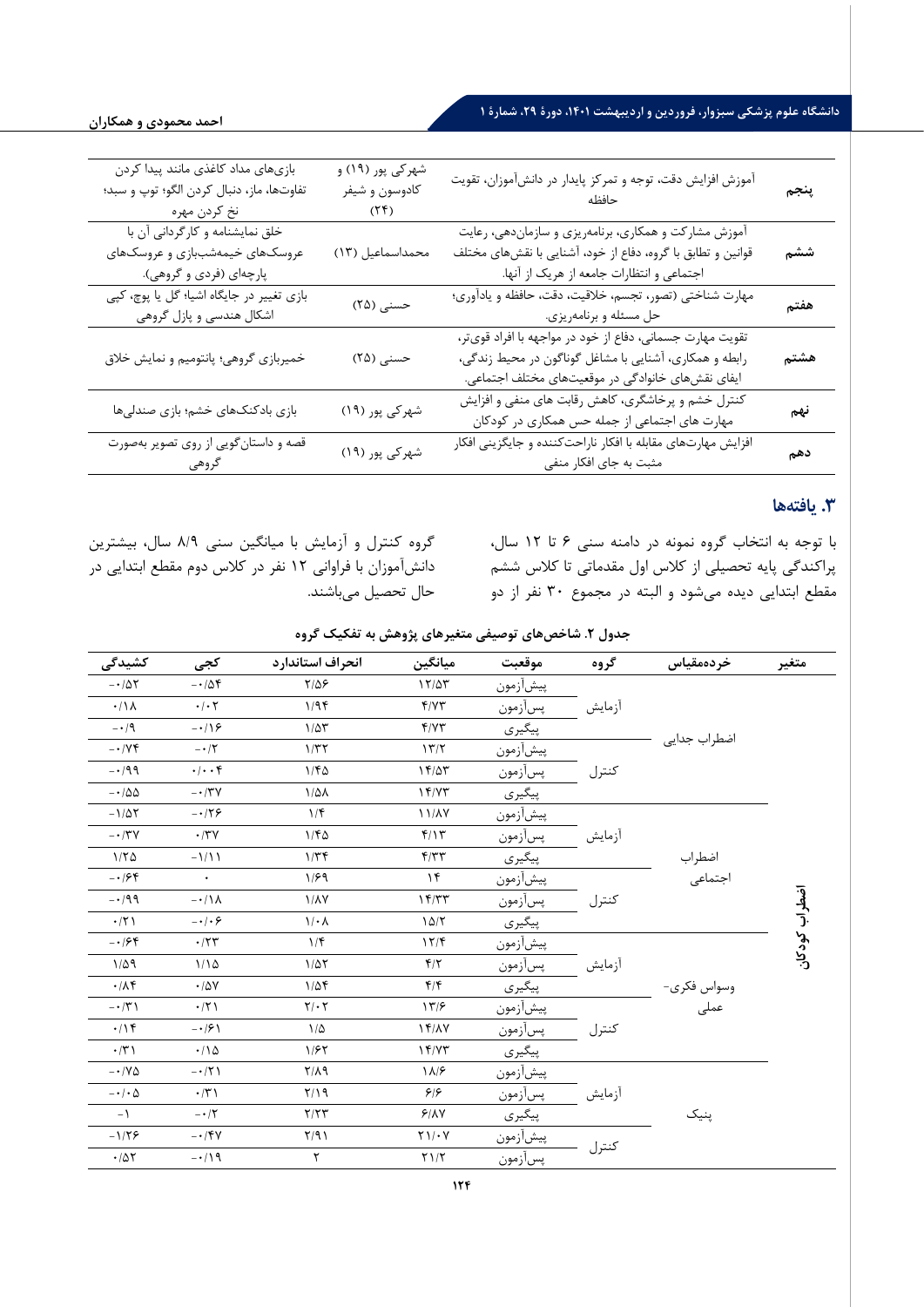|              |                        |        | پیگیری   | $\tau\tau/\cdot v$           | $Y/\mathfrak{f}\mathfrak{q}$    | .788                            | $-\cdot/\Delta$ 9                  |
|--------------|------------------------|--------|----------|------------------------------|---------------------------------|---------------------------------|------------------------------------|
|              |                        |        | پيشأزمون | 117                          | $Y/\cdot$ 9                     | .75                             | .75                                |
|              |                        | أزمايش | پسأزمون  | $f/\cdot \gamma$             | $1/\Delta\lambda$               | $-117$                          | $-1/\mathfrak{F}\mathfrak{F}$      |
|              | اضطراب فراگير          |        | پیگیری   | $\mathsf{r}/\mathsf{v}$      | $1/\Delta\Upsilon$              | $- \cdot / \gamma \tau$         | 1/56                               |
|              |                        |        | پيشازمون | 17/F                         | $1/\mathfrak{F}$                | $- \cdot 77$                    | $- \cdot 74$                       |
|              |                        | كنترل  | پسأزمون  | 17/97                        | $1/\Delta \mathbf{r}$           | $\cdot$ /90                     | $\cdot$ /۴۲                        |
|              |                        |        | پیگیری   | 14/4V                        | 1/19                            | $-$ /۴۷                         | $- \cdot / \gamma$                 |
|              |                        |        | پيشأزمون | $1 - \Delta \tau$            | 1/Ff                            | .78                             | 1/Ff                               |
|              |                        | أزمايش | پسأزمون  | $\mathbf{r}/\mathbf{r}$      | $1/\Delta$                      | $\cdot$ / Y $\Delta$            | $ \cdot$ / $\vee$ Y                |
|              |                        |        | پیگیری   | $\mathsf{r}/\mathsf{v}$      | 1/79                            | 1/19                            | $1/\Delta V$                       |
|              | ترس از صدمات<br>جسمانی |        | پيشأزمون | 11/5                         | 1/11                            | $\cdot/\Delta\mathbf{r}$        | $\cdot$ /Y٣                        |
|              |                        | كنترل  | پسأزمون  | $\gamma$                     | $1/\Delta\Delta$                | $-\cdot/\tau$ ٩                 | $-19V$                             |
|              |                        |        | پیگیری   | 11/Y                         | $\frac{1}{2}$                   | $\boldsymbol{\cdot}$ /٢٣        | $\cdot/\cdot$ ۴                    |
|              |                        |        | پيشازمون | $\Delta/\mathcal{F}$         | $Y/\mathcal{F}$                 | $- \cdot / \tilde{\tau} \wedge$ | $-101$                             |
|              |                        | أزمايش | پسأزمون  | 11/18                        | $T/\lambda$                     | $\cdot/\cdot\cdot\tau$          | $-1/T\Delta$                       |
|              | عزت نفس                |        | پیگیری   | 11/7                         | $\tau/\tau\tau$                 | .115                            | $ \cdot$ / Y $\tau$                |
|              | عمومى                  |        | پيشازمون | ۵/۴۶                         | 1/Ff                            | $- \cdot 190$                   | $- \cdot / \cdot \cdot \mathsf{y}$ |
|              |                        | كنترل  | پسأزمون  | f/97                         | 1/9                             | $- \cdot / \gamma$              | $-1/Y$                             |
|              |                        |        | پیگیری   | f/9                          | $1/\lambda$ ۶                   | $\cdot/\cdot7$                  | $-1/\Upsilon\Lambda$               |
|              |                        |        | پيشازمون | 5/15                         | $1/\Delta$ 9                    | $\cdot$ $/70$                   | $- \cdot / \tau \cdot$             |
|              |                        | أزمايش | پسآزمون  | 17/19                        | Y/YF                            | $-10r$                          | $-1/\Upsilon$                      |
|              |                        |        | پیگیری   | 177.5                        | Y/FQ                            | $- \cdot 194$                   | $-10f$                             |
|              | عزت نفس<br>اجتماعی     |        | پيشأزمون | f/97                         | $1/\lambda$ ۶                   | $-\cdot/\cdot \Delta$           | $-100$                             |
|              |                        | كنترل  | پسأزمون  | 918                          | $Y/\lambda$                     | $\cdot$ /٣۶                     | $-\cdot/\lambda$                   |
|              |                        |        | پیگیری   | 9179                         | Y/Y                             | $\cdot$ /٣٣                     | $-\cdot/\Delta\Upsilon$            |
| عزت نفس<br>ا |                        |        | پيشآزمون | $\mathbf{r}/\cdot\mathbf{r}$ | 1/29                            | $-\cdot/15$                     | $- \cdot 194$                      |
|              |                        | آزمايش | پسأزمون  | ۶                            | $1/\Delta\Delta$                | $-191$                          | $\cdot$ /٢١                        |
|              | عزت نفس                |        | پیگیری   | $\Delta/\lambda$ ۶           | $1/\Delta$                      | $-14$                           | $\cdot/\cdot$                      |
|              | خانوادگی               |        | پيشآزمون | Y/YY                         | 1/57                            | $\cdot$ /٣١                     | $-199$                             |
|              |                        | كنترل  | پسأزمون  | $\frac{1}{2}$                | 1/79                            | $- \cdot / \mathcal{F}V$        | $ \cdot$ / Y $\tau$                |
|              |                        |        | پیگیری   | ۲/۶۶                         | 1/1V                            | $-159$                          | $\cdot/\gamma$                     |
|              |                        |        | پيشآزمون | 1/5                          | .44                             | $\cdot$ /۴۵                     | $\frac{1}{\sqrt{2}}$               |
|              |                        | أزمايش | پسأزمون  | f/Y                          | $\cdot$ /9)                     | $-\cdot$ /9٣                    | $\cdot/\Delta$                     |
|              |                        |        | پیگیری   | $f(\cdot)$                   | .14                             | $-1/2$                          | Y/YY                               |
|              | عزت نفس<br>تحصیلی      |        | پيشأزمون | 1/f                          | $\mathcal{N} \cdot \mathcal{Q}$ | 1/15                            | $1/\Delta\lambda$                  |
|              |                        | كنترل  | پسأزمون  | 1/۲۶                         | $\cdot/\lambda\lambda$          | $\cdot/\Lambda\tau$             | $\cdot/\Delta\Upsilon$             |
|              |                        |        | پیگیری   | 1/5                          | $\mathcal{N} \cdot \mathcal{r}$ | 1/57                            | $1/\cdot 7$                        |

مشخص کرد که فرض نرمال بودن دادهها در پس آزمون و برای هریک از متغیرهای پژوهش برقرار بود )0/05<p). همچنین همگنی واریانس نمرات در دو موقعیت پیش و پس آزمون با 1 نتایج آزمون لون برای متغیر اضطراب و به تفکیک خردهمقیاس ها تأیید شد (p>٠/٠۵). با توجه به اطالعات جدول 2 شاخصهای توصیفی متغیرها و خردهمقیاس های آنها در سه موقعیت پیش آزمون، پس آزمون و پیگیری بررسی شده است. برای بررسی تأثیر مداخله بر مرلفه های اضطراب دانش آموزان ناشنوا از تحلیل کوواریانس چندمتغیری استفاده می شود. اولین پیش فرض به نرمال بودن دادهها مربوط است که نتایج آزمون کلموگراف- اسمیرنف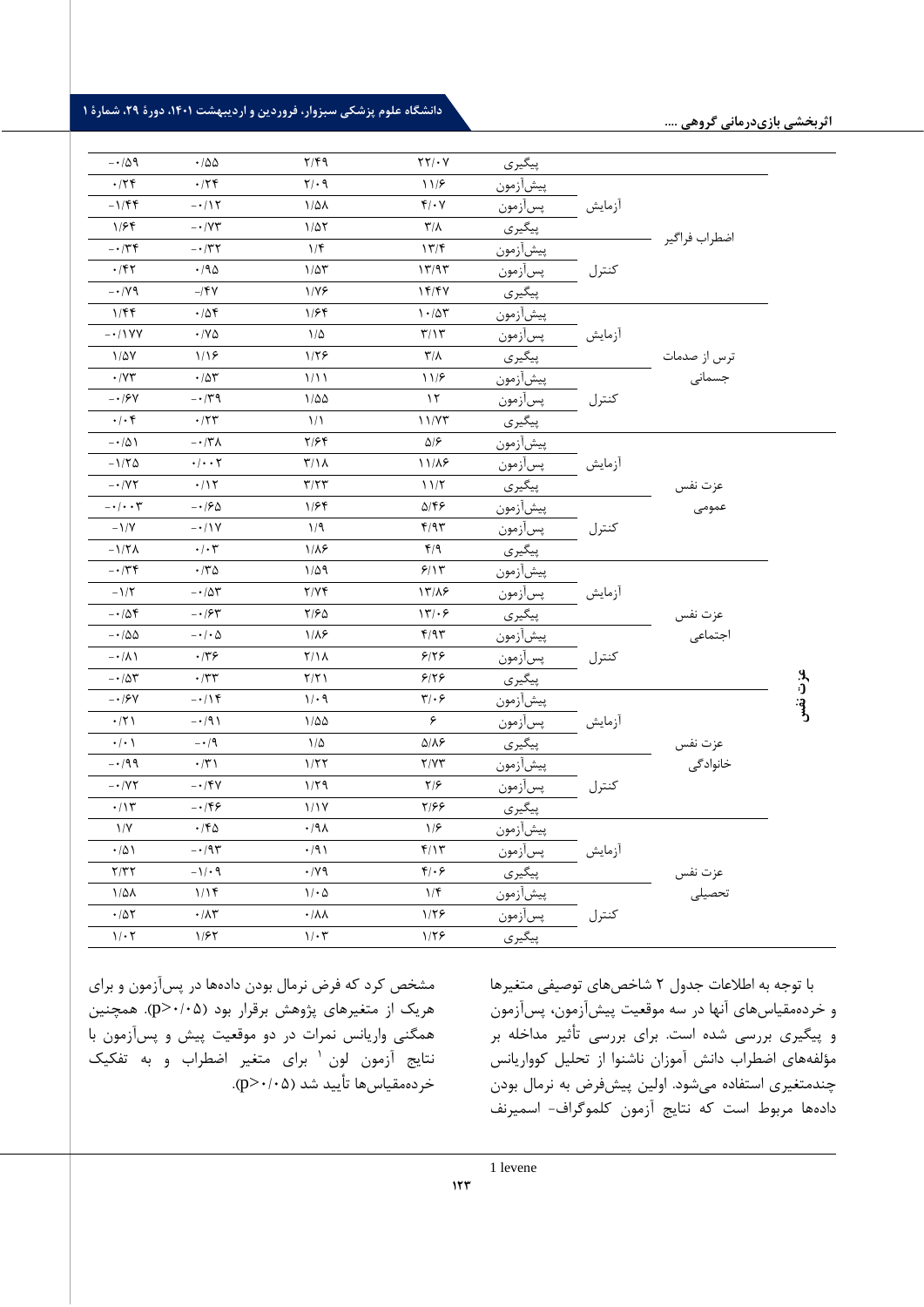| سطح                                                            |                                                           | ميانگين                                                                     | درجهآ                | مجموع                                               | مرحله           | منبع       |                    |
|----------------------------------------------------------------|-----------------------------------------------------------|-----------------------------------------------------------------------------|----------------------|-----------------------------------------------------|-----------------|------------|--------------------|
| معنادارى                                                       | آمارهF                                                    | مجذورات                                                                     | زادى                 | مجذورات                                             | اندازهگیری      | تغييرات    |                    |
| $\cdot/\cdot\setminus\Delta$                                   | $\mathcal{N}(\mathcal{N})$                                | 19/09                                                                       | ١                    | 19/09                                               | پسأزمون         |            |                    |
| $\cdot$ / $\cdot$ /                                            | 181/94                                                    | $\Upsilon \Upsilon / \Upsilon V$                                            | ١                    | $\tau \tau/\tau \nu$                                | پیگیری          | مقدار ثابت |                    |
| $\cdot/\cdot\setminus\mathfrak{q}$                             | $9/9\Lambda$                                              | $\lambda \Delta/\Delta \rm{V}$                                              | $\lambda$            | 10/2V                                               | پسأزمون         |            |                    |
| $\cdot/\log$                                                   | 17/Y                                                      | f/9r                                                                        | $\lambda$            | F/97                                                | پیگیری          | پيشأزمون   |                    |
| $\cdot/\cdot\cdot\cdot$                                        | YY/Y                                                      | 990/Yf                                                                      | ١                    | 990/Yf                                              | پسأزمون         |            | آفشطراب جدايت      |
| $\cdot/\cdot\cdot\cdot$                                        | $\mathbf{r}\cdot\mathbf{f}/\mathbf{r}\boldsymbol{\Delta}$ | $\mathsf{Y} \cdot \mathsf{Y} / \mathsf{Y}$                                  | $\lambda$            | $\mathsf{Y} \cdot \mathsf{Y} / \mathsf{Y}$          | پيگيري          | گروه       |                    |
|                                                                |                                                           | $Y/\mathfrak{F}\Lambda$                                                     | ۲۷                   | $\mathcal{F} \mathsf{Y}/\cdot \mathsf{A}$           | پسأزمون         | خطا        |                    |
|                                                                |                                                           | Y/YY                                                                        | ۲۷                   | 55/97                                               | پیگیری          |            |                    |
|                                                                |                                                           |                                                                             | $\mathbf{r}$ .       | <b>TAAY</b>                                         | پسأزمون         |            |                    |
|                                                                |                                                           |                                                                             | $\mathbf{\tau}$ .    | ۳۶۶۰۱                                               | پیگیری          | نمره کل    |                    |
| $\boldsymbol{\cdot}\, \boldsymbol{\cdot}\,\boldsymbol{\wedge}$ | $\tau/\tau$                                               | $\lambda/\mathfrak{k}\Delta$                                                | $\lambda$            | $\lambda/\mathfrak{k}\Delta$                        | پسأزمون         |            |                    |
| $\cdot$ / $\cdot$ $\cdot$                                      | $\mathbf{Y} \mathbf{Y} / \cdot \mathbf{q}$                | ٣۵/۶۶                                                                       | $\lambda$            | 43/68                                               | پیگیری          | مقدار ثابت |                    |
| $\boldsymbol{\cdot}\,/\boldsymbol{\cdot}\,$ $\vee$             | $\tau/\tau\tau$                                           | $\lambda$ /۶۹                                                               | ١                    | $\lambda$ /۶۹                                       | پسأزم <u>ون</u> |            |                    |
| $\cdot/\lambda\gamma$                                          | $\cdot/\cdot$ $\mathsf{Y}$                                | $\cdot/\cdot$ ۴۱                                                            | ١                    | $\cdot/\cdot$ ۴۱                                    | پیگیری          | پيشأزمون   |                    |
| $\cdot/\cdot\cdot\cdot$                                        | $1Y \cdot / Y$                                            | f f f''/99                                                                  | ١                    | f f f''/99                                          | پسأزمون         |            | ضطراب اجتماعى      |
| $\cdot/\cdot\cdot\cdot$                                        | <b>TYY/FA</b>                                             | $\Delta \Upsilon \Lambda/\Upsilon$                                          | $\lambda$            | $\Delta \Upsilon \Lambda/\Upsilon$                  | پيگيري          | گروه       |                    |
|                                                                |                                                           | $\frac{1}{2}$                                                               | ۲۷                   | $\mathsf{Y}\boldsymbol{\cdot}/\mathsf{Y}\mathsf{Y}$ | پسأزمون         | خطا        |                    |
|                                                                |                                                           | $1/\Delta f$                                                                | ۲۷                   | f1/F9                                               | پیگیری          |            |                    |
|                                                                |                                                           |                                                                             | $\mathbf{r}$ .       | TfY                                                 | پسأزمون         |            |                    |
|                                                                |                                                           |                                                                             | $\mathbf{r}$ .       | <b>٣٧٨٩</b>                                         | پیگیری          | نمره کل    |                    |
| $\cdot/\cdot\setminus\Delta$                                   | 9/19                                                      | 17/Y                                                                        | $\lambda$            | 17/77                                               | پسأ <u>زمون</u> | مقدار ثابت |                    |
| $\cdot/\cdot\cdot$ 9                                           | $\lambda/\cdot$ ٢                                         | $Yf/\lambda$                                                                | ١                    | $Yf/\lambda$                                        | پیگیری          |            |                    |
| $\boldsymbol{\cdot}\,/\boldsymbol{\cdot}\, \mathbf{f}$         | $\mathbf{f}/\Delta\mathbf{Y}$                             | 9/7                                                                         | ١                    | $\gamma/\gamma$                                     | پسأزمون         | پيشأزمون   |                    |
| $\cdot$ /٢٩                                                    | 1/15                                                      | $\mathbf{r}/\mathbf{r}$                                                     | ١                    | $\mathbf{r}/\mathbf{r}$                             | پیگیری          |            |                    |
| $\cdot/\cdot\cdot\cdot$                                        | $YY\Delta/YY$                                             | $\mathsf{Y}\boldsymbol{\cdot}\mathsf{Y}/\mathsf{Y}\boldsymbol{\mathcal{F}}$ | ١                    | $Y \cdot Y / Y$                                     | پسأ <u>زمون</u> |            |                    |
| $\cdot/\cdot\cdot\cdot$                                        | 770/88                                                    | $YV\Lambda/\Lambda$                                                         | $\lambda$            | $YV/\lambda$                                        | پیگیری          | گروه       |                    |
|                                                                |                                                           | $\mathbf{Y}/\cdot\mathbf{Y}$                                                | ٢٧                   | $\Delta f$ /95                                      | پسأزمون         | خطا        | وسواس فكرى-عملى    |
|                                                                |                                                           | $\overline{\mathbf{r}}$                                                     | ۲۷                   | $\lambda$ 1/14                                      | پیگیری          |            |                    |
|                                                                |                                                           |                                                                             | $\mathbf{r}$ .       | ٣۶۴۴                                                | پسأزمون         |            |                    |
|                                                                |                                                           |                                                                             | $\mathbf{\tau}\cdot$ | ۳۶۳۱                                                | پیگیری          | نمره کل    |                    |
| $\cdot/\cdot\cdot\tau$                                         | $\mathcal{N} \cdot / \mathcal{N} \mathcal{N}$             | $f \cdot / \Lambda$                                                         | $\lambda$            | $f \cdot / \Lambda$                                 | پس ازمون        |            |                    |
| $\cdot$ / $\cdot$ $\cdot$ $\upDelta$                           | $9/\Delta V$                                              | $f \gamma / 5$                                                              | ١                    | 49/5                                                | پیگیری          | مقدار ثابت |                    |
| $\cdot/\cdot\tau$                                              | f/9f                                                      | 19/7                                                                        | ١                    | 19/7                                                | پسآزمون         |            |                    |
| $\cdot/\cdot \wedge \curlyvee$                                 | $\tau/\tau$ $\Delta$                                      | 19/10                                                                       | $\lambda$            | 19/10                                               | پیگیری          | پيشأزمون   |                    |
| $\cdot/\cdot\cdot$                                             | $T17/\Lambda f$                                           | $1719/77$                                                                   | ١                    | $1719/77$                                           | پسازمون         |            |                    |
| $\cdot$ / $\cdot$ $\cdot$                                      | $Y\Delta Y/YY$                                            | 1779/FQ                                                                     | $\lambda$            | 1779/FQ                                             | پیگیری          | گروه       | ぷ                  |
|                                                                |                                                           | $\mathsf{r}/\mathsf{v}$                                                     | ۲۷                   | 1.5/19                                              | پسأزمون         | خطا        |                    |
|                                                                |                                                           | $\Delta/\Upsilon$                                                           | ۲۷                   | $179/\lambda$                                       | پیگیری          |            |                    |
|                                                                |                                                           |                                                                             | $\mathbf{r}$ .       | ۷۵۱۹                                                | پسازمون         | نمره کل    |                    |
|                                                                |                                                           |                                                                             | $\mathbf{r}$ .       | <b>A19A</b>                                         | پیگیری          |            |                    |
| $\cdot/\cdot\cdot$ $\mathsf{Y}$                                | 117                                                       | ۲۸/۶۶                                                                       | $\lambda$            | <b>TA/۶۶</b>                                        | پسازمون         |            |                    |
| $\cdot/\cdot\cdot\cdot$                                        | $1\Lambda/\mathfrak{k}\mathfrak{r}$                       | 51/66                                                                       | ١                    | 01/88                                               | پیگیری          | مقدار ثابت | اقسطراب<br>بالمسلم |
| $\cdot$ /۴۹۵                                                   | $\cdot$ /۴۷                                               | 1/11                                                                        | $\lambda$            | 1/1 <sub>A</sub>                                    | پسأزمون         | پيشأزمون   |                    |

# **جدلل .3 نتایج تحلیل کولاریانس برای بررسی اثربخشی بازی درمانی گرلهی با رلیکرد شناختی- رفتاری بر اضطراب**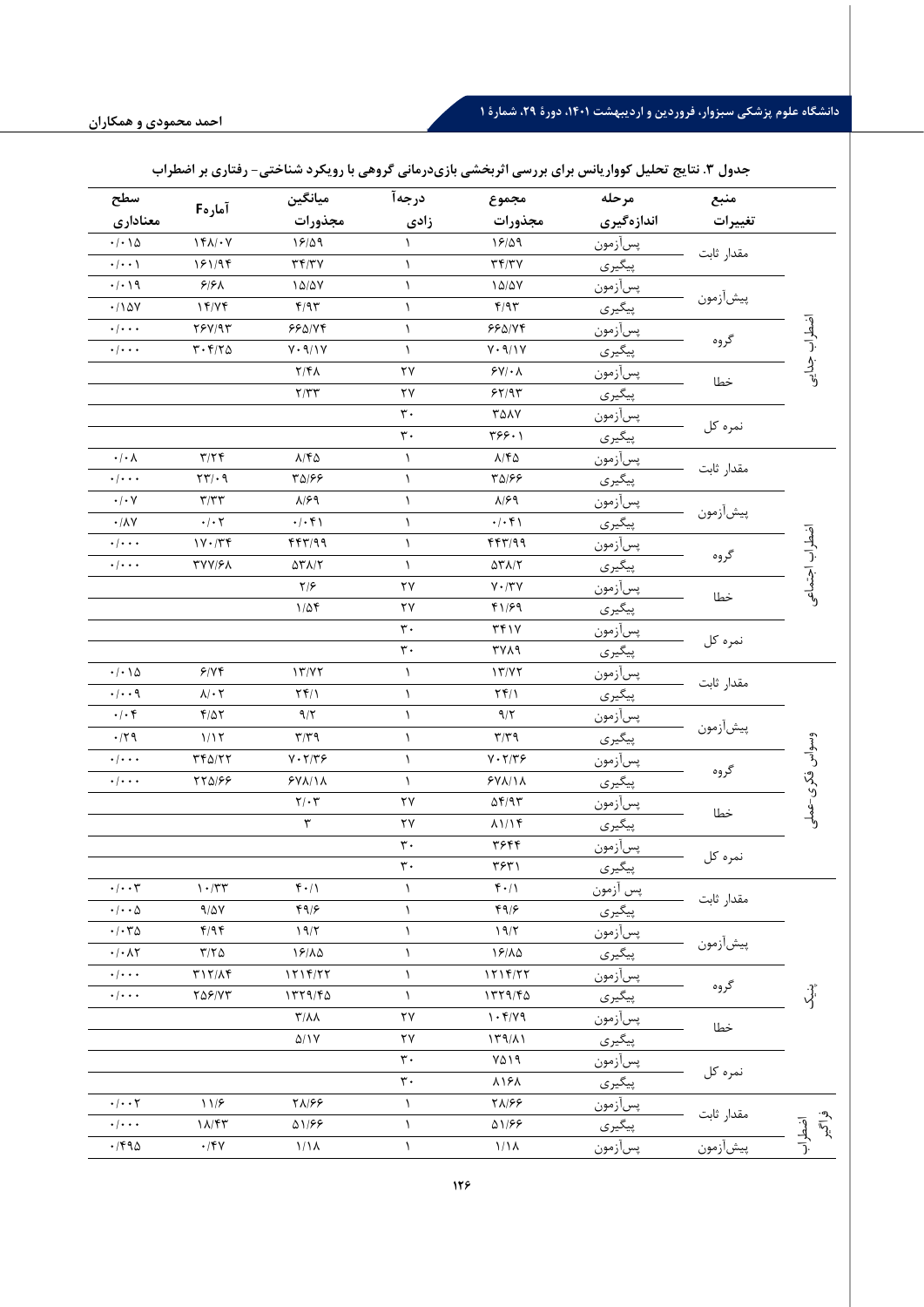دانشگاه علوم پزشکی سبزوار، فروردین و اردیبهشت **۱۴۰۱، دورهٔ ۲۹، شمارهٔ** ۱

|                                |            | پیگیری  | $\cdot$ /۴۴         |                        | $\cdot$ /۴۴             | $\cdot/\Delta$    | .1998                     |
|--------------------------------|------------|---------|---------------------|------------------------|-------------------------|-------------------|---------------------------|
|                                |            | پسأزمون | <b>ATV/FA</b>       |                        | <b>ATY/FA</b>           | Y1Y/FY            | $\cdot$   $\cdot$ $\cdot$ |
|                                | گروه       | پیگیری  | 5YT/T5              |                        | 5YT/T5                  | Yf.19             | $\cdot$   $\cdot$ $\cdot$ |
|                                | خطا        | پسأزمون | ۶۶۱۶۸               | $\mathsf{Y}\mathsf{Y}$ | Y/Y                     |                   |                           |
|                                |            | پیگیری  | $Y\Delta$ /۶۹       | ٢٧                     | $Y/\lambda$             |                   |                           |
|                                |            | پسأزمون | <b>TYYA</b>         | $\mathbf{r}$ .         |                         |                   |                           |
|                                | نمرہ کل    | پیگیری  | <b>٣۴٣٢</b>         | $\mathbf{r}$ .         |                         |                   |                           |
|                                |            | پسأزمون | T/9                 |                        | $\mathbf{r}/\mathbf{q}$ | $1/\lambda\Delta$ | .71A                      |
|                                | مقدار ثابت | پیگیری  | 1.19                |                        | 1.1                     | $Y/\mathcal{F}$   | $\cdot/\cdot$ )           |
|                                |            | پسأزمون | 9/67                |                        | 9/17                    | $F/Y$ 9           | $\cdot$ /۴۸               |
| $\tilde{\zeta}^{\mathfrak{r}}$ | پيشأزمون   | پیگیری  | $\tau$ / $\epsilon$ |                        | T/5V                    | $Y/Y\Lambda$      | $\cdot/\cdot$ Y           |
|                                |            | پسأزمون | 409/70              |                        | ٢۵٩/٢۵                  | <b>TIA/۶۴</b>     | $\cdot$ / $\cdot$ $\cdot$ |
| از صدمات<br>رابہ               | گروه       | پیگیری  | <b>TYA/Y</b>        |                        | <b>TYA/Y</b>            | <b>TAS/VQ</b>     | $\cdot$   $\cdot$ $\cdot$ |
|                                | خطا        | پسأزمون | $\Delta$ ۶/۷۱       | ٢٧                     | $\frac{1}{\sqrt{2}}$    |                   |                           |
|                                |            | پیگیری  | ۳۵/۶۵               | ٢٧                     | 1/TT                    |                   |                           |
|                                |            | پسأزمون | 550                 | $\mathbf{r}$ .         |                         |                   |                           |
|                                | نمرہ کل    | پیگیری  | 5571                | $\mathbf{r}$ .         |                         |                   |                           |
|                                |            |         |                     |                        |                         |                   |                           |

واگیر ( sig=0/000, F<sub>1,27</sub>=217/62) و (sig=0/000) (  $F_{1,27}$ ترس (218/64–3 $\text{sig=0/000}, \text{F}_{1,27}$  ) و همپراش (نتایج نمرات در پیشآزمون) در دو مرحله پسآزمون و مرحله پیگیری، معنادار است. در ادامه، اثربخشی مداخله بازی درمانی گروهی با رویکرد شناختی- رفتاری بر عزت نفس دانش آموزان آسیب دیده شنوایی بررسی شد که نتیجه آزمون لوین به تفکیک خردهمقیاسها حاکی از همگنی واریانس نمرات در دو موقعیت پیش و پس آزمون است.

با توجه به نتایج جدول 3 و معناداربودن پیشآزمون در بیشتر خردهمقیاسهای متغیر اضطراب میتوان این گونه بیان کرد که پیش فرض وجود رابطه معنادار میان متغیر همپراش (پیشآزمون) و مستقل مورد تأیید است. براین اساس و با توجه به سطح معناداری )0/05>p )میان متغیر مستقل شامل  $sig=0/000,$  خردهمقیاس های اضطراب جدایی  $\text{sig}$  ،)sig=0/000, F1,27=170/34( اجتماعی ،(F1,27=267/93  $sig=0/000$ ,  $\text{sig=0/000}$ , پنیک ( $\text{sig=0/000}$ , F<sub>1,27</sub>=345/22)

| جدول ۴. نتایج تحلیل کوواریانس برای بررسی اثربخشی بازیدرمانی گروهی با رویکرد شناختی- رفتاری بر عزت نفس |  |  |  |
|-------------------------------------------------------------------------------------------------------|--|--|--|
|-------------------------------------------------------------------------------------------------------|--|--|--|

| سطح                             | آمارهF                                | ميانگين                        | درجه           | مجموع                  | مرحله      | منبع       |                    |
|---------------------------------|---------------------------------------|--------------------------------|----------------|------------------------|------------|------------|--------------------|
| معنادارى                        |                                       | مجذورات                        | آزادی          | مجذورات                | اندازهگیری | تغييرات    |                    |
| $\cdot$   $\cdot$ \             | 14/99                                 | $\Gamma \Delta / \cdot \Delta$ |                | $T\Delta/\cdot \Delta$ | پسأزمون    | مقدار ثابت |                    |
| $\cdot/\cdot\cdot$ $\mathsf{Y}$ | 11/7Y                                 | $Y \setminus Y$                |                | Y1/T <sub>A</sub>      | پیگیری     |            |                    |
| $\cdot/\cdot\cdot\cdot$         | $\Delta \mathbf{Y}/\Delta \mathbf{P}$ | 151/19                         |                | 151/19                 | پسأزمون    |            |                    |
| $\cdot/\cdot\cdot\cdot$         | $Y5\cdot Y$                           | 144/15                         |                | ۱۴۴/۱۳                 | پیگیری     | پيشأزمون   | يو.<br>(ن          |
| $\cdot/\cdot\cdot\cdot$         | $140/\cdot 7$                         | <b>TFF/17</b>                  |                | <b>٣۴۶/٨٢</b>          | پسأزمون    |            | ته:<br>د           |
| $\cdot/\cdot\cdot\cdot$         | 141/44                                | 711/48                         |                | 711/48                 | پیگیری     | گروه       |                    |
|                                 |                                       |                                | ٢٧             | 58/25                  | پسأزمون    |            | عمومى              |
|                                 |                                       |                                | ٢٧             | 01/19                  | پیگیری     | خطا        |                    |
|                                 |                                       |                                | $\mathbf{r}$ . | <b>TSV.</b>            | پسأزمون    |            |                    |
|                                 |                                       |                                | ٣.             | ٢۴۴٢                   | پیگیری     | نمرہ کل    |                    |
| $\cdot/\cdot\cdot\cdot$         | $19/\lambda9$                         | $\lambda Y/\lambda Y$          |                | $\lambda Y/\lambda Y$  | پسأزمون    |            |                    |
| $\cdot/\cdot\cdot\cdot$         | 10/95                                 | $TY/\Delta F$                  |                | $TY/\Delta F$          | پیگیری     | مقدار ثابت |                    |
| $\cdot$   $\cdot$ \             | 15/17                                 | 51/57                          |                | 51/57                  | پسأزمون    |            | اجتماعی<br>عزت نفس |
| $\cdot/\cdot\cdot\cdot$         | 44/26                                 | 1.5/79                         |                | 1.8/79                 | پیگیری     | پيشأزمون   |                    |
| $\cdot$ / $\cdot$ $\cdot$       | $\lambda$ . $\lambda$ / $\lambda$ ۳   | 441/17                         |                | $f f \Lambda/\Lambda$  | پسأزمون    | گروه       |                    |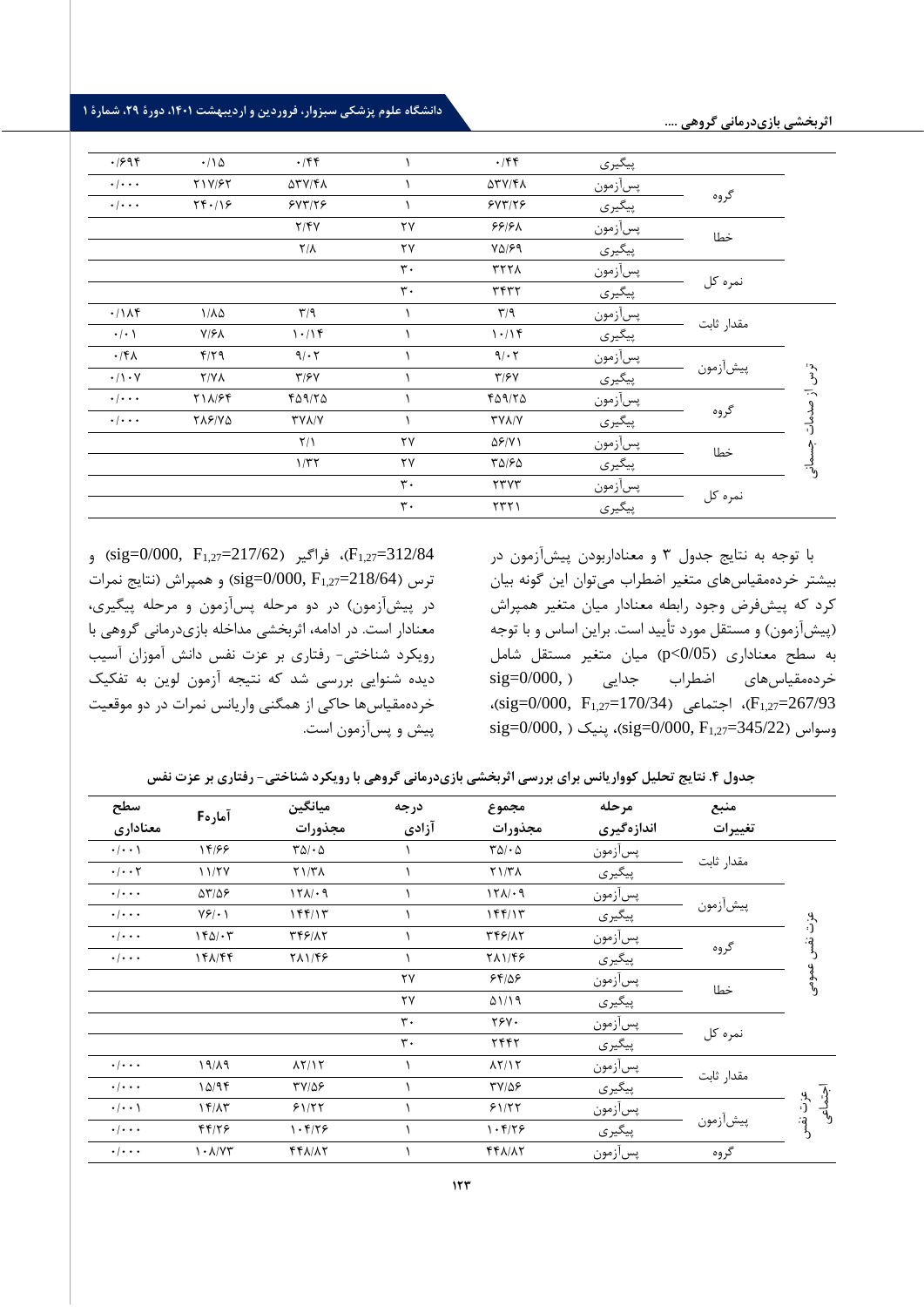#### دانشگاه علوم پزشکی سبزوار، فروردین و اردیبهشت **۱۴۰۱، دورهٔ ۲۹، شمارهٔ ۱**

|                          |            | پیگیری          | ٣۶۵/۵٣                        | $\mathcal{L}$          | ٣۶۵/۵٣                                 | 100/11                                  | $\cdot$ / $\cdot$ $\cdot$    |
|--------------------------|------------|-----------------|-------------------------------|------------------------|----------------------------------------|-----------------------------------------|------------------------------|
|                          | خطا        | پسأزمون         | 111/FF                        | $\mathsf{Y}\mathsf{Y}$ | f/Y                                    |                                         |                              |
|                          |            | پیگیری          | 557/                          | $\mathsf{Y}\mathsf{Y}$ | $Y/Y$ $\Delta$                         |                                         |                              |
|                          |            | پس أزمون        | ٣۶۴۶                          | $\mathbf{r}$ .         |                                        |                                         |                              |
|                          | نمره کل    | پیگیری          | $\tau\tau\lambda$             | $\mathbf{r}$ .         |                                        |                                         |                              |
|                          |            | پس أزمون        | $4/\lambda\lambda$            | ١                      | $4/\lambda\lambda$                     | $\Lambda \cdot / \Lambda$               | $\cdot/\cdot\cdot\mathsf{y}$ |
|                          | مقدار ثابت | پیگیری          | 9/1                           | $\lambda$              | 9/1                                    | 15/7V                                   | $\cdot$ / $\cdot$ )          |
| عزت نفس<br>ا<br>خانوادگی |            | پسآزم <u>ون</u> | $\tau\tau/\cdot$ 9            | $\lambda$              | $\mathbf{r}\mathbf{r}/\cdot\mathbf{q}$ | 39/47                                   | $\cdot$ / $\cdot$ $\cdot$    |
|                          | پيشأزمون   | پیگیری          | $\tau\tau/\lambda\tau$        | $\lambda$              | $\tau\tau/\lambda\tau$                 | $\Delta \Upsilon / \cdot 5$             | $\cdot$ / $\cdot$ $\cdot$    |
|                          | گروه       | پسأزمون         | 99/99                         | $\lambda$              | 99/99                                  | YY/11                                   | $\cdot$ / $\cdot$ $\cdot$    |
|                          |            | پیگیری          | $91/\cdot V$                  | $\lambda$              | 91.4                                   | 90/10                                   | $\cdot$ / $\cdot$ $\cdot$    |
|                          | خطا        | پسأزمون         | $\tau\Delta/\Delta$           | $\mathsf{Y}\mathsf{Y}$ | $\cdot$ /9                             |                                         |                              |
|                          |            | پیگیری          | 1Y/57                         | $\mathsf{Y}\mathsf{Y}$ | .75                                    |                                         |                              |
|                          | نمره کل    | پسأزمون         | ۶۹۹                           | $\mathbf{r}$ .         |                                        |                                         |                              |
|                          |            | پیگیری          | 546                           | $\mathbf{r}$ .         |                                        |                                         |                              |
|                          |            | پسآزم <u>ون</u> | $fY/\lambda$ 9                | $\lambda$              | $fY/\lambda$ 9                         | 9.197                                   | $\cdot$ / $\cdot$ $\cdot$    |
|                          | مقدار ثابت | پیگیری          | 58189                         | $\lambda$              | 58189                                  | $\Delta f / \cdot \Lambda$              | $\cdot$ / $\cdot$ $\cdot$    |
|                          |            | پسأزمون         | $T/\Delta$ ۶                  | ١                      | $T/\Delta P$                           | $\Delta/\cdot \tau$                     | $\cdot/\cdot7$               |
|                          | پيشأزمون   | پیگیری          | $\Delta$ /۶)                  | ١                      | $\Delta$ /۶)                           | $\lambda/\Upsilon$ 9                    | $\cdot/\cdot\cdot\Lambda$    |
|                          |            | پسأزمون         | $\Delta \Lambda / \cdot 5$    | ١                      | $\Delta \lambda / \cdot 5$             | $\lambda \Upsilon / \cdot V$            | $\cdot$ / $\cdot$ $\cdot$    |
| عزت نفس آموزشگاهی        | گروه       | پیگیری          | $\Delta f/f$                  | ١                      | ۵۴/۶۱                                  | $\Lambda \cdot / \mathrm{V} \mathrm{V}$ | $\cdot$ / $\cdot$ $\cdot$    |
|                          |            | پسأزمون         | 19/1                          | $\mathsf{Y}\mathsf{Y}$ | $\cdot/\Upsilon$                       |                                         |                              |
|                          | خطا        | پیگیر <u>ی</u>  | 11/70                         | ٢٧                     | $\cdot$ /۶ $\gamma$                    |                                         |                              |
|                          |            | پسأزمون         | $\mathbf{r} \cdot \mathbf{r}$ | $\mathbf{r}$ .         |                                        |                                         |                              |
|                          | نمره کل    | پیگیری          | ۲۹۶                           | $\mathbf{r}$ .         |                                        |                                         |                              |

با توجه به نتایج جدول 4 و معناداربودن پیشآزمون در تمامی خردهمقیاسهای متغیر عزتنفس می توان این گونه بیان کرد که پیش فرض وجود رابطه معنادار میان متغیر همپراش (پیشآزمون) و مستقل مورد تأیید است. براین اساس و با توجه به سطح معناداری )0/05>p )میان متغیر مستقل شامل  $sig=0/000$ , ) خردهمقیاسهای عزتنفس عمومی ،(sig=0/000, F<sub>1,27</sub>=108/73) اجتماعی (sig=0/000, F<sub>1,27</sub>=108/73).  $\text{sign} = \text{sign}(77/11)$  (sig=0/000, F<sub>1,27</sub>=77/11) و همپراش (نتایج نمرات در (sig=0/000, F1,27=82/07) ییش آزمون) در دو مرحله پسآزمون و مرحله پیگیری معنادار است.

# **.4 بحث و نتیجه گیری**

دانشآموزان با آسیب شنوایی در برقراری ارتباط با همساالن خود با مشکالتی مواجه هستند که در نهایت این مشکالت، مهارتهای اجتماعی و ارتباطی آنان را تحت تأثیر قرار میدهد

و به دنبال آن سطح سالمت روانی این گروه از دانش آموزان نیز تحتالشعاع قرار میگیرد. بازی درمانی گروهی، با توجه به اثربخشی آن در حیطههای مختلف، یکی از راهکارهای درمانی می تواند باشد. نتایج نشان داد که بازی درمانی شناختی- رفتاری بر کاهش انواع علائم اختلالات اضطرابی تأثیر گذار بوده است و به عبارت دیگر، عالئم اختالالت اضطرابی بعد از ارائه مداخله، کاهش یافته است. این یافته، با نتایج محمدی نیا و همکاران (۱۵)، شهر کی پور (۱۹)، قدوسی و همکاران (۲۰) و سوان، کاف و هاس )21( همسو است. در تبیین این یافته می توان گفت که بازی فرصتی را به کودکان می دهد تا احساسات خود را آزادانه بیان کنند و البته این آزادی بیان به روش غیرمستقیم است. در واقع، برای کودک ناشنوا بستری را فراهم میکند که بتواند اضطرابهای خود را در آن کاهش دهد. به بیان دیگر درمان شناختی- رفتاری از طریق بازی به دنبال شناسایی افکار ناسازگارانه، درک مفروضه های فکری و یادگیری به منظور اصال باورهای غیرمنطقی است )27( . در واقع فراهم شدن محیط امنی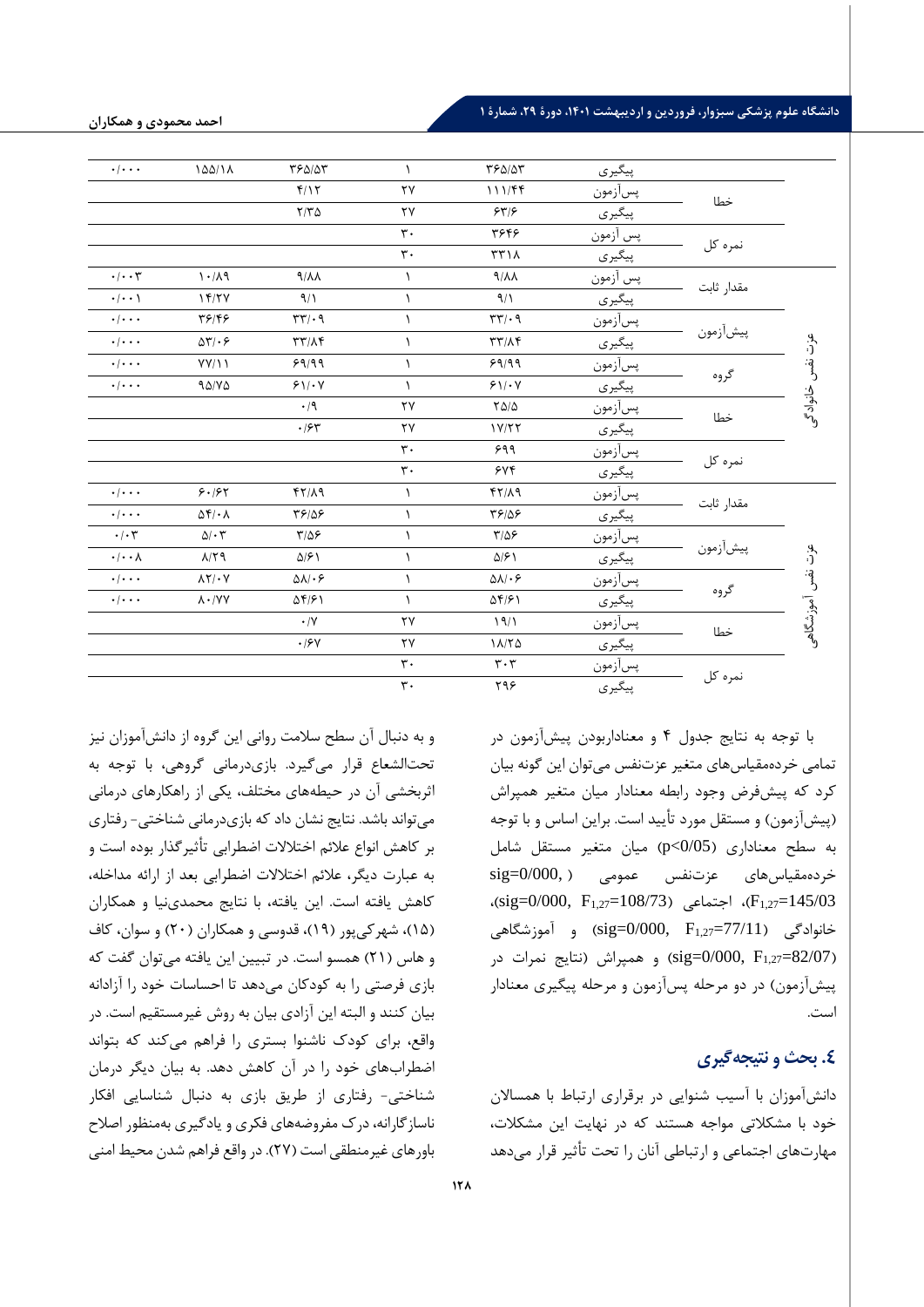#### **اثربخشی بازیدرمانی گرلهی ....**

# دانشگاه علوم پزشکی سبزوار، فروردین و اردیبهشت **۱۴۰۱، دورهٔ ۲۹، شمارهٔ** ۱

مانند محیط بازی میتواند با کاهش هیجانات، تنشها، احساس ناامنی، پرخاشگری و ترسهای سرکوب شده کودک ناشنوا همراه باشد. این مهم زمانی اهمیت دوچندانی می یابد که ارتباط اجتماعی ضعیف کودک ناشنوا با همساالن شنوای خود مورد توجه قرار میگیرد. زمانی که کودک با همساالن شنوای خود ارتباطی ندارد، این نداشتن ارتباط برای وی با اضطراب همراه می شود که سطح سالمت روانی وی را تحتالشعا قرار می دهد و بازی درمانی میتواند با برون ریزی احساس ترس و درونی نکردن آن از میزان اضطراب وی بکاهد.

یافته بعدی پژوهش نشان داد که بازی درمانی در افزایش عزت نفس دانش آموزان مرثر بوده است. این یافته، با نتایج حاصل از پژوهش آلدمور ۱۶۱)، آشوری و یزدانیپور (۱۸) و تنسوان و تیفانت<sup>۲</sup> (۱۷)همسو است. در تبیین این یافته نیز باید در ابتدا به تعریف عزت نفس اشاره کرد که عزت نفس را به معنای قضاوت شخصی از ارزشمندی خود تعریف میکنند و از این رو کودک ناشنوا به سبب نقص در شنیدن ممکن است که این احساس ارزشمندی را نداشته باشد )11(. در این خصوص بازی می تواند میزان توانمندی وی را در مقایسه با دیگران نمایان کند و از این رو برای دستیابی به این مهم، بازی گروهی که امکان مقایسه را برای وی فراهم میکند از اهمیت بیشتری برخوردار است. زمانی که چیدمان بازی ها احساس توانمندی را به کودک

anxiety disorders. Quarterly Journal of Child Mental Health. 2018;5(2):1-13. (Persian)

- [8].Zeinali S, Poursharifi H, Babapour J, Mahmood Aliloo M, Khanjani Z. The relationship between cognitive bias, anxiety sensitivity and maternal beliefs and anxiety in children: the mediating role of coping strategies. Quarterly Journal of Child Mental Health. 2020;7(3):53-66. (Persian)
- [9] Khanjani Z, Peyamannia B, Hashemi T. Prediction of quality of interaction mother-child with anxiety disorders in children According to cultural characteristics of Iranian mothers. The Journal of New Thoughts on Education. 2016;12(2):239-60. (Persian)
- [10] Hassanzadeh S, Amraei K. Designing of Social Skills Training Program for the mothers of Deaf Children: An assessment of its effects on Behavior Problems of Cochlear Implanted Deaf Adolescent. Journal of Applied Psychological Research. 2019;10(1):63-72. (Persian)
- [11] Sarı SA, Bilek, G., & Celik, E. 8 Test anxiety and self-esteem in senior high school students: a cross-sectional study. Nordic Journal of Psychiatry. 2018; 72(2): 84-8.
- [12] Slade MK, Warne RT. A meta-analysis of the effectiveness of trauma-focused cognitive-behavioral therapy and play therapy

ناشنوا منتقل می کند می توان حس ارزشمندی را ایجاد نموده و با رفع تعارضات درونی، عزت نفس کودک ناشنوا را بهبود بخشید. عالوه بر این بازی درمانی گروهی به دلیل تعامالت حداکثری با گروه همساالن، میتواند در تقویت عزت نفس آنها مرثر باشد. البته با توجه به محدود بودن جامعه پژوهش، پیشنهاد می شود عالوه بر انجام پژوهش در گستره جغرافیایی وسیع تر، این پژوهش برای کودکان ناشنوا که کاشت حلزون هم انجام دادهاند نیز صورت گیرد.

حامی مالی

این مقاله حامی مالی ندارد.

#### **تعارض منافع**

بنابر اظهار نویسندگان این مقاله تعارض منافع ندارد.

# **تشکر و قدردانی**

این مقاله کد اخالق با شماره l, IR.IAU.K.REC.1399.016 را از کمیته اخلاق پژوهشهای روانشناسی دانشگاه آزاد اسالمی واحد کرج دارد. از تمامی افراد و سازمان هایی که در این پژوهش ما را یاری کردند، کمال تشکر و سپاس را داریم.

#### **References**

- ]1 [.Stevenson J, Pimperton H, Kreppner J, Worsfold S, Terlektsi E, Kennedy C. Emotional and behaviour difficulties in teenagers with permanent childhood hearing loss. International Journal of Pediatric Otorhinolaryngology. 2017;101:186-95.
- [2] Zaidman-Zait A, Most T, Tarrasch R, Haddad-eid E, Brand D. The impact of childhood hearing loss on the family: Mothers' and fathers' stress and coping resources. Journal of deaf studies and deaf education. 2016;21(1):23-33.
- [3].Lawyer G. Deaf education and deaf culture: Lessons from Latin America. JSTOR; 2018.
- [4] Nikkhooo F, Hassanzadeh S, Afrooz G. Early hearing, language, and attachment based interventions for deaf children under age of two. Journal of Paramedical Sciences & Rehabilitation. 2018;7(1):57-68. (Persian)
- [5] Shin H-Y, Hwang H-J. Mental health of the people with hearing impairment in Korea: A population-based cross-sectional study. Korean journal of family medicine. 2017;38(2):57.
- [6].Rahmanian M, Mohtarami S, Dehestani M. The effect of cognitive rehabilitation training on improving anxiety symptoms in children. 2018. (Persian)
- [7] Shokri Mirhosseini H, Alizade H, Fasrrokhi N. The impact of Coping Cat program on symptoms reduction in children with

2 (Tonsuwan&Taephant)

**177** 1 Aldmour